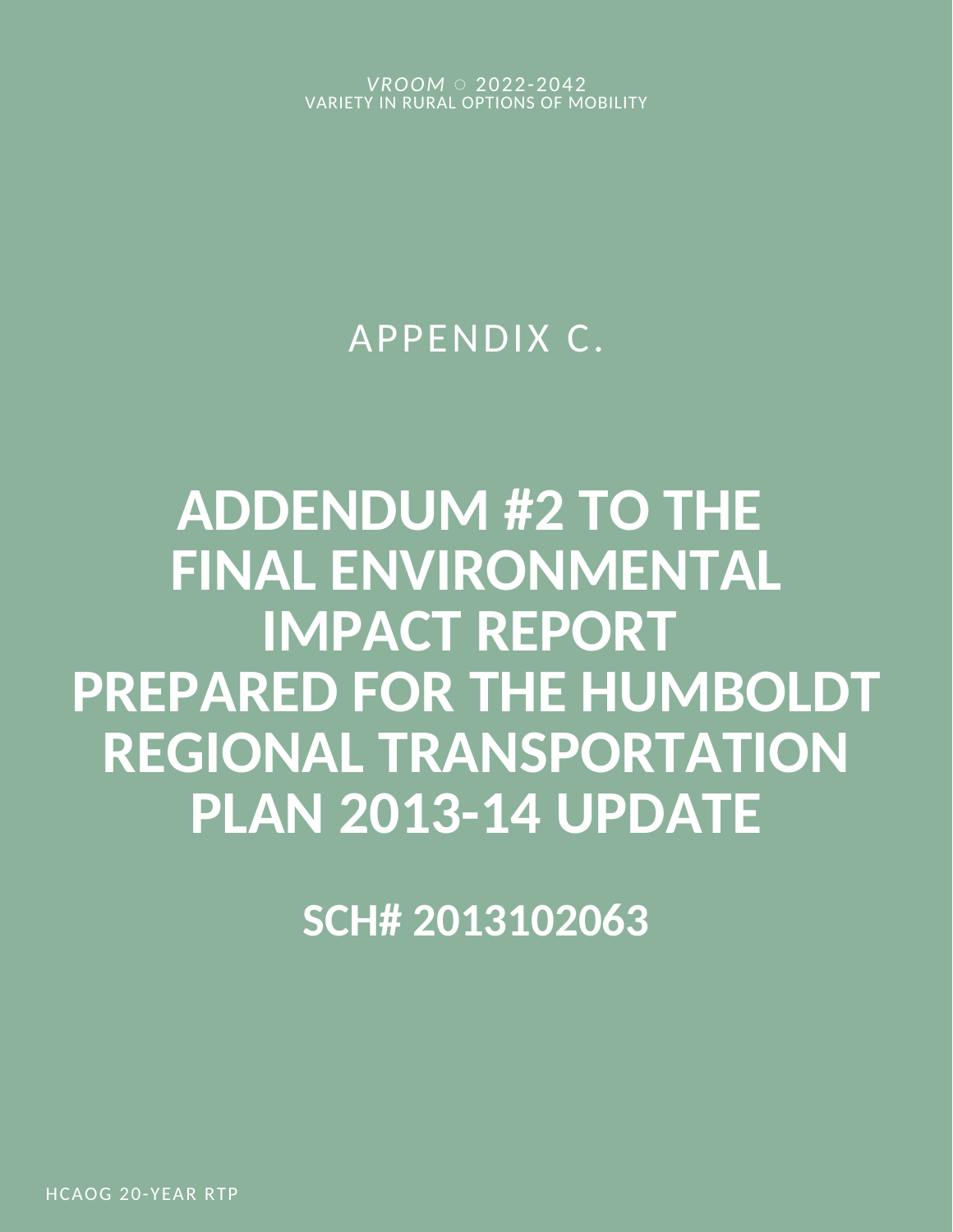## *Regional Transportation Plan Variety in Rural Options of Mobility*  $\ddot{\varphi}$  *2022-2042 Humboldt County Association of Governments*

## **ADDENDUM #2**

## to the Final Environmental Impact Report prepared for the Humboldt Regional Transportation Plan 2013-14 Update

SCH# 2013102063

## INTRODUCTION

All counties in California have a transportation planning agency, officially designated as either a metropolitan planning organization (MPO) or a Regional Transportation Planning Agency (RTPA), based on the county's population. HCAOG is Humboldt County's designated RTPA; it is governed, per a joint powers agreement, by the seven incorporated cities and the County of Humboldt.

The RTPAs core functions are to "maintain a setting for regional decision-making" and "involve the public in this decision-making" (CTC 2017). In tandem with that function, RTPAs must prepare three documents:

- an annual Overall Work Program;
- a Regional Transportation Improvement Program (RTIP), a five-year program proposal of projects that regions prepare, in coordination with Caltrans, for inclusion in the State Transportation Improvement Program; and
- a long-range plan, the Regional Transportation Plan (RTP), which HCAOG must update every four years.

HCAOG's RTP, *Variety in Rural Options of Mobility* ("*VROOM*"), covers a 20-year planning horizon. *VROOM 2022-2042* (also called RTP 2021 in this document) updates the version that HCAOG updated and adopted in 2013-2014 and in 2017. In conjunction with the 2014 update, HCAOG certified the Final Environmental Impact Report (EIR) in July 2014 (State Clearinghouse #2013102063) and a subsequent addendum for the 2017 Update was prepared and adopted in November 2017 (HCAOG Resolution 17-17). HCAOG has assessed the potential environmental impacts of the 2021 update and has documented the assessment and findings in this Addendum #2 to the Final EIR. An EIR addendum, as a specific document defined by CEQA statute, is discussed below.

## PURPOSE OF AN ADDENDUM TO A CERTIFIED EIR

#### WHEN EIR ADDENDA APPLY

HCAOG is the Lead Agency for adopting the Humboldt County RTP. When a Lead Agency has certified an EIR for a project (or plan) and subsequently the circumstances of the proposed project change, CEQA Guidelines specify when the Lead Agency shall prepare a "subsequent" EIR or an "addendum" to the EIR. Briefly stated, an addendum is appropriate where the changes to the project or plan do not pose a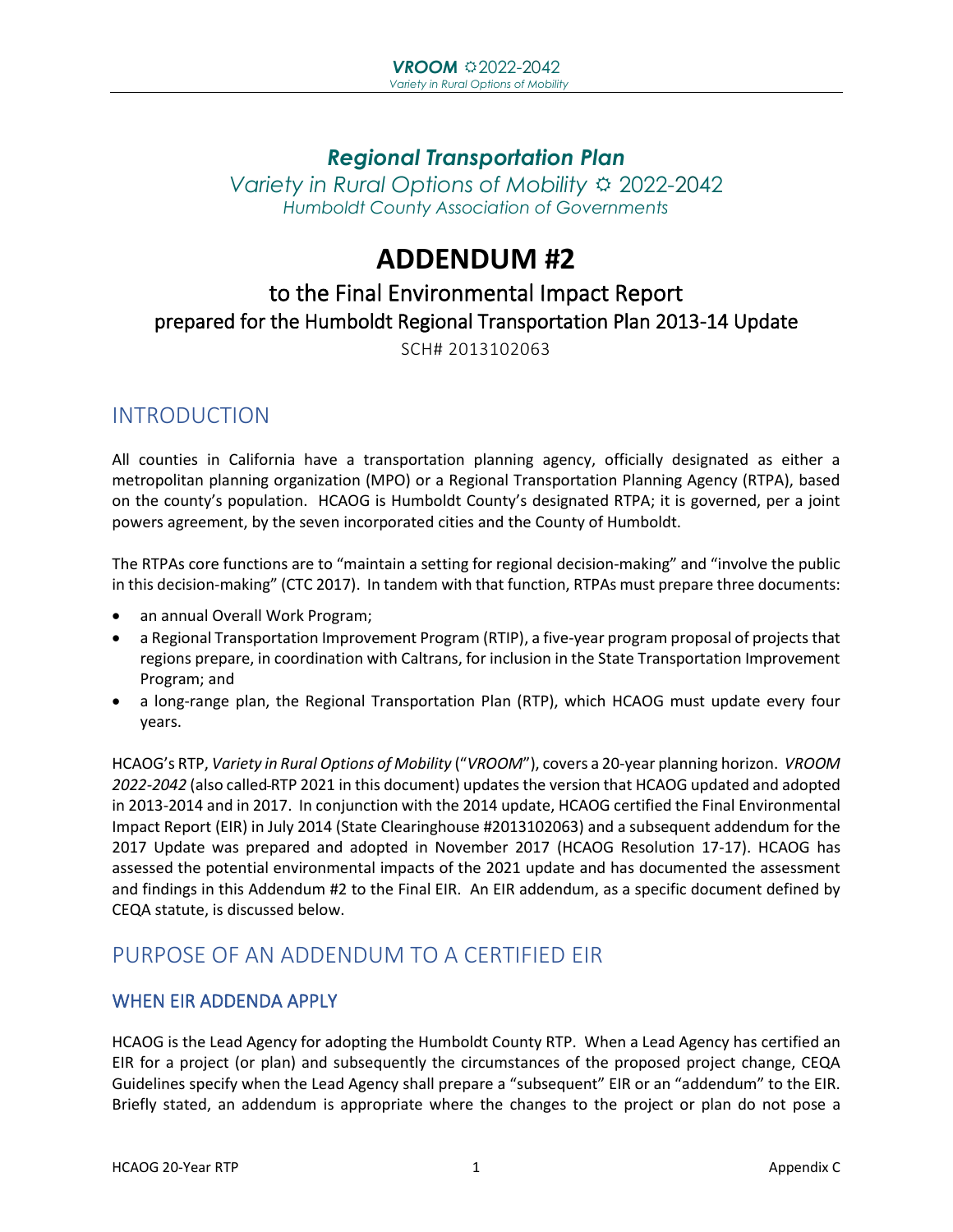#### **Section 15162: Subsequent EIRs and Negative Declarations**

The CEQA Guidelines Section 15162 states that when an EIR has been certified for a project, no subsequent EIR shall be prepared for that project unless the Lead Agency determines, on the basis of substantial evidence in the light of the whole record, one or more of the following:

- 1. Substantial changes are proposed in the project which will require major revisions of the previous EIR or Negative Declaration due to the involvement of new significant environmental effects or a substantial increase in the severity of previously identified significant effects;
- 2. Substantial changes occur with respect to the circumstances under which the project is undertaken which will require major revisions of the previous EIR or Negative Declaration due to the involvement of new significant environmental effects or a substantial increase in the severity of previously identified significant effects; or
- 3. New information of substantial importance, which was not known and could not have been known with the exercise of reasonable diligence at the time the previous EIR was certified as complete or the Negative Declaration was adopted, shows any of the following:
	- a. The project will have one or more significant effects not discussed in the previous EIR or Negative Declaration;
	- b. Significant effects previously examined will be substantially more severe than shown in the previous EIR;
	- c. Mitigation measures or alternatives previously found not to be feasible would in fact be feasible and would substantially reduce one or more significant effects of the project, but the project proponents decline to adopt the mitigation measure or alternative; or

d. Mitigation measures or alternatives which are considerably different from those analyzed in the previous EIR would substantially reduce one or more significant effects on the environment, but the project proponents decline to adopt the mitigation measure or alternative.

substantial change to the environmental impacts as analyzed in the previously certified EIR. (Or, more technically, an addendum may be prepared "when a certified EIR has been prepared and some changes or revisions to the project are proposed, or the circumstances surrounding the project have changed, but none of the changes or revisions would result in significant new or substantially more severe environmental impacts" (AEP 2021).)

A subsequent EIR is required, per Section 15162, if changes to the proposed project or project setting would potentially cause "significant environmental effects or a substantial increase in the severity of previously identified significant effects" that were not addressed in the EIR that the Lead Agency certified. (See sidebar for full text of Section 15162.)

If project (or plan) changes will not result in any new or substantially more severe significant effects than were identified in the certified EIR, then, per CEQA Guidelines Section 15164, the Lead Agency or responsible agency shall prepare an addendum to a previously certified EIR. Section 15164 also allows that: "(c) An addendum need not be circulated for public review but can be included in or attached to the Final EIR," and "(d) The decision-making body shall consider the addendum with the final EIR or adopted negative declaration prior to making a decision on the project" (or plan).

#### PURPOSE OF THE RTP EIR ADDENDUM

The purpose of this Addendum is to update the *Humboldt Regional Transportation Plan Update 2013/14 Update–Final Environmental Impact Report*  (FEIR; State Clearinghouse #2013102063) and *2017 Addendum* based on changes proposed in the 2021 RTP update. This Addendum to the FEIR evaluates the environmental impacts that could result from minor changes in the RTP update's proposed policies and action plans (or project lists).

The FEIR's sections were reviewed and updated as appropriate to confirm that no new impacts would occur as a result of implementation of the Regional Transportation Plan, as described in this Addendum.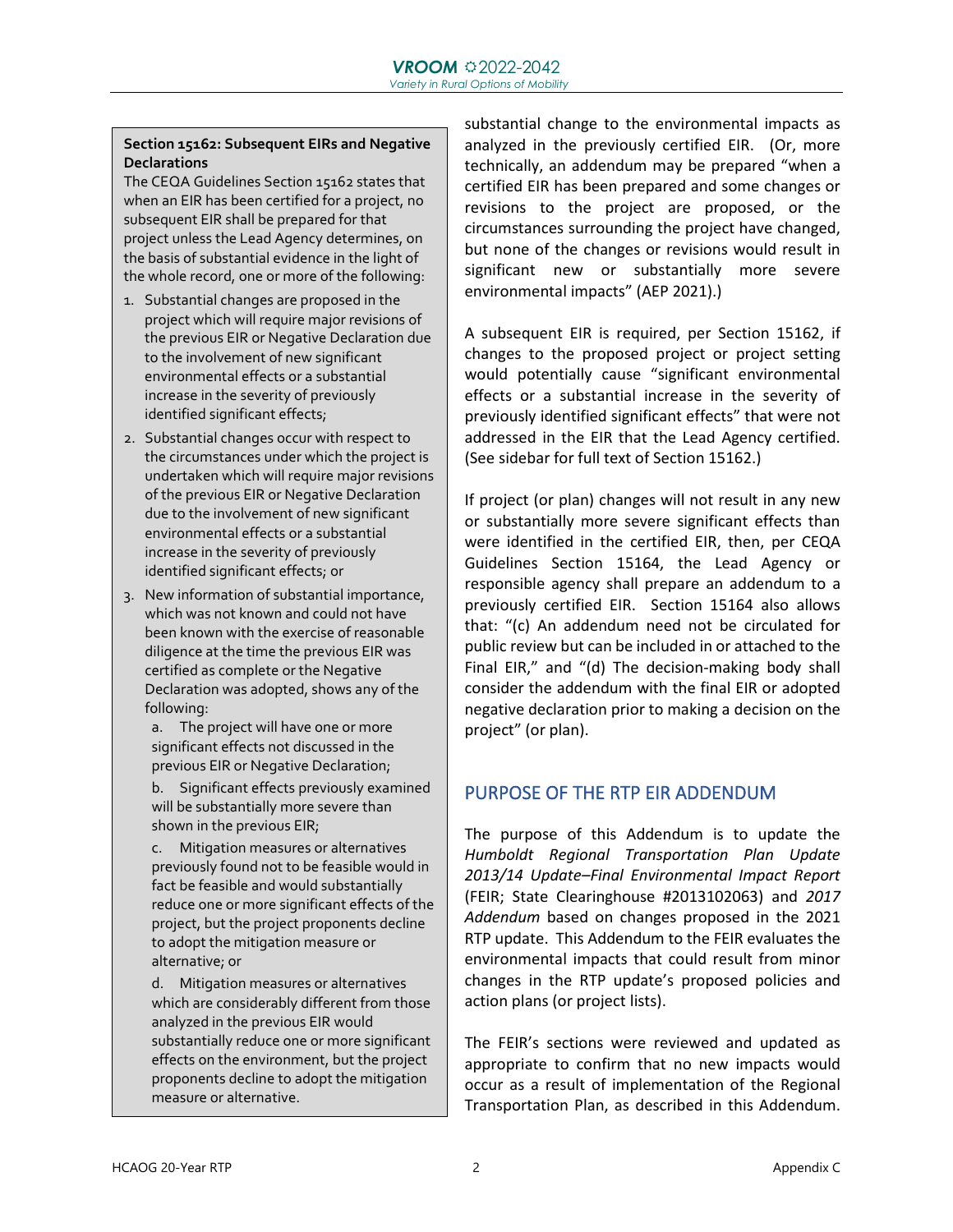Conditions of the regional transportation system have not changed substantially since the FEIR was adopted; likewise, the RTP 2021 update proposes policies and actions within the scope and intent as that envisioned in the FEIR. This update increases emphasis on transportation's role in addressing issues of climate change, housing, safety, and equity and establishes greenhouse gas emissions-reduction targets and performance measures into the elements. The proposed RTP update will not result in more significant impacts; neither changes to nor new mitigation measures are required.

The proposed plan, as updated, (1) is not anticipated to result in new significant impacts or a substantial increase in the severity of previously identified significant effects; and (2) would not require major revisions to the previously certified FEIR; therefore, impacts are deemed consistent with those in the FEIR. None of the conditions of Section 15162 have occurred (see sidebar), which would have compelled preparing a subsequent EIR; therefore, this 2021 Addendum to the certified FEIR is consistent with CEQA Guidelines Sections 15162 and 15164.

## FINAL EIR & RTP BACKGROUND

#### PROGRAM FEIR BACKGROUND

HCAOG is updating the 20-year Regional Transportation Plan, *VROOM*, to comply with its four-year update cycle. HCAOG's last RTP update was prepared in 2017. Before adopting the 2017 Update in December 2017, the HCAOG Board adopted an Addendum to the Final Program EIR (State Clearinghouse #2013102063) in November 2017 (Resolution 17-17).

For the initial environmental review in 2013-14, HCAOG staff prepared an Initial Study to determine which environmental factors required further analysis in an EIR. The Initial Study (Appendix A of the FEIR), determined that the RTP 2014 would have a less-than-significant adverse impact (or less-than-significant when the identified mitigation measures were incorporated with implementation) on these environmental topics, which therefore did not warrant further analysis in an EIR:

> Aesthetics Agricultural Resources Cultural Resources Hazards and Hazardous Materials Land Use and Planning Mineral Resources Population and Housing Public Services Recreation Utilities and Service Systems

After conducting the Initial Study, HCAOG analyzed these environmental topics in an EIR:

Air Quality Biological Resources Environmental Justice Geology and Soils Greenhouse Gas Emissions Hydrology and Water Quality Noise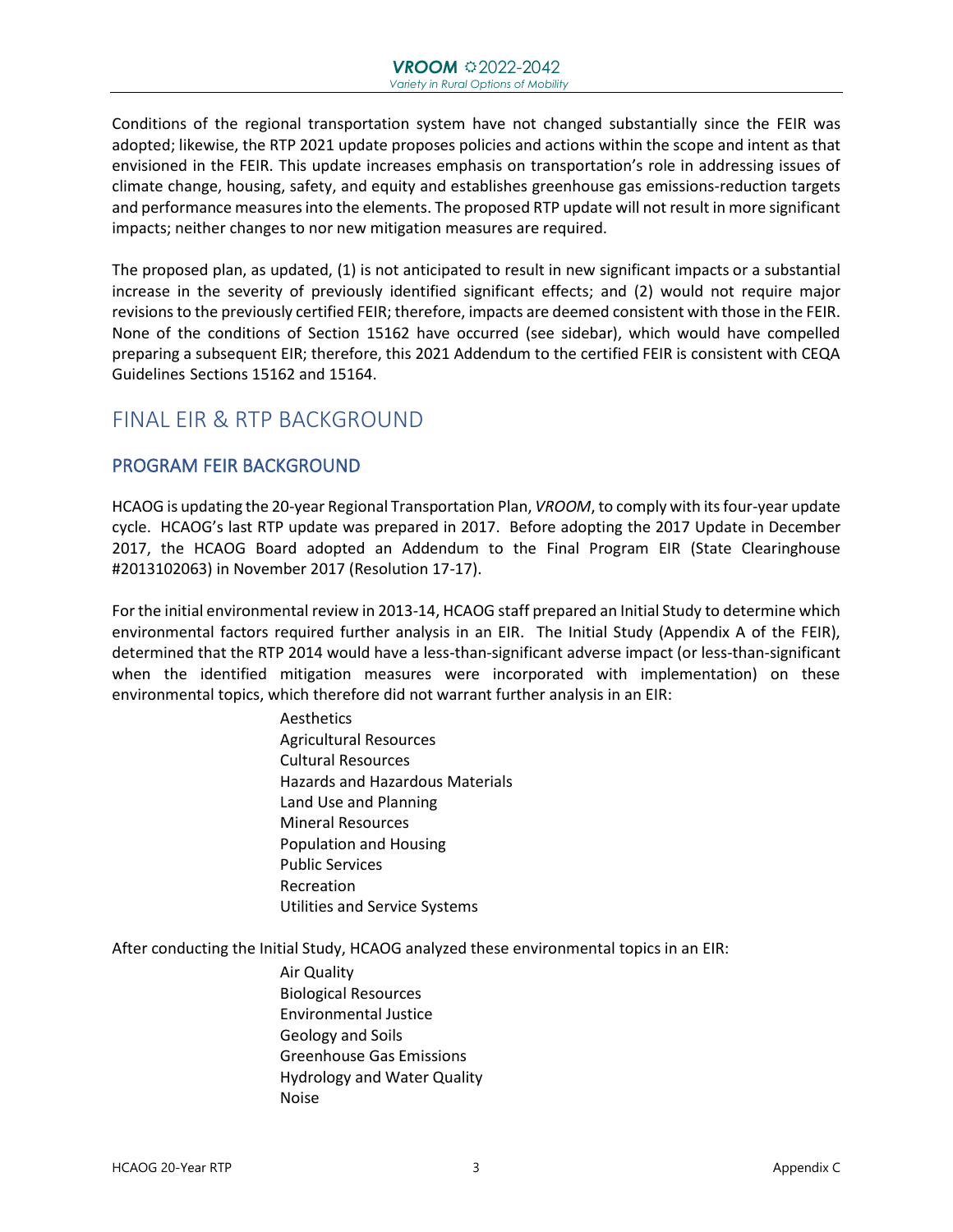#### Transportation/Circulation Growth-Inducing Impacts and Irreversible Effects

Similar to the FEIR, the 2017 Addendum provided additional information on and assessed potential impacts to the following environmental topics:

Air Quality Biological Resources Greenhouse Gas Emissions/Climate Change Transportation & Circulation Long-Term Effects

The 2017 Addendum does not assess Environmental Justice, Geology and Soils, Hydrology and Water Quality, and Noise as there was neither additional information nor substantial changes to project details affecting those topic areas. The 2017 Addendum found that the policies and projects included in the 2017 RTP update were consistent with the original intent of the FEIR and did not induce impacts that were more significant or required additional mitigation measures than what was included in the original FEIR.

## Program EIR: Tiered Environmental Assessments

Program EIRs serve as part of the "tiering" approach for CEQA analysis. Program EIRs readily apply to RTPs because RTPs are largely policy documents, and the proposed projects listed within are mostly conceptual and will almost always go through additional project-level environmental review. The 2014 FEIR explains its function and potential use as a Program EIR; we reproduce part of that explanation below, revised for the proposed RTP update:

Analysis of site-specific impacts of individual projects is not the intended use of a program EIR. Many specific projects in the RTP 2021 update are not currently defined to the level that would allow for such an analysis. Individual, specific environmental analysis of each project will be undertaken as necessary by the appropriate implementing agency prior to each project being considered for approval at the local level. This program EIR serves as a first-tier environmental document under CEQA supporting second-tier environmental documents for transportation projects developed during the engineering design process.

Project sponsors implementing transportation projects would undertake future environmental review for projects in the proposed RTP 2021 update. These sponsor (or implementing) agencies would include the cities within Humboldt County as well as Humboldt County, Tribes, Caltrans, and public transit agencies. In sponsoring individual projects, implementing agencies may choose to take advantage of the streamlining benefits of the Program EIR, or to engage in their own environmental review without use or reference to the Program EIR. If they so choose, these agencies would be able to prepare subsequent environmental documents that incorporate by reference the appropriate information from the Program EIR regarding secondary effects, cumulative impacts, broad alternatives, and other relevant factors. If the lead agency finds that implementation of a later activity would have no new effects and that no new mitigation measures would be required, that activity would require no additional CEQA review. Where subsequent environmental review is required, such review would focus on project-specific significant effects (and if necessary project-specific mitigation measures) specific to the project, or its site, that have not been considered in this program EIR (FEIR page 1-7).

The FEIR, 2017 Addendum, and 2021 Addendum include a programmatic review of the Action Plans of each RTP Element, assessing—at the programmatic level—the environmental impacts of projects listed in the RTP. This Addendum reviews only those projects that are newly proposed in the 2021 update; it does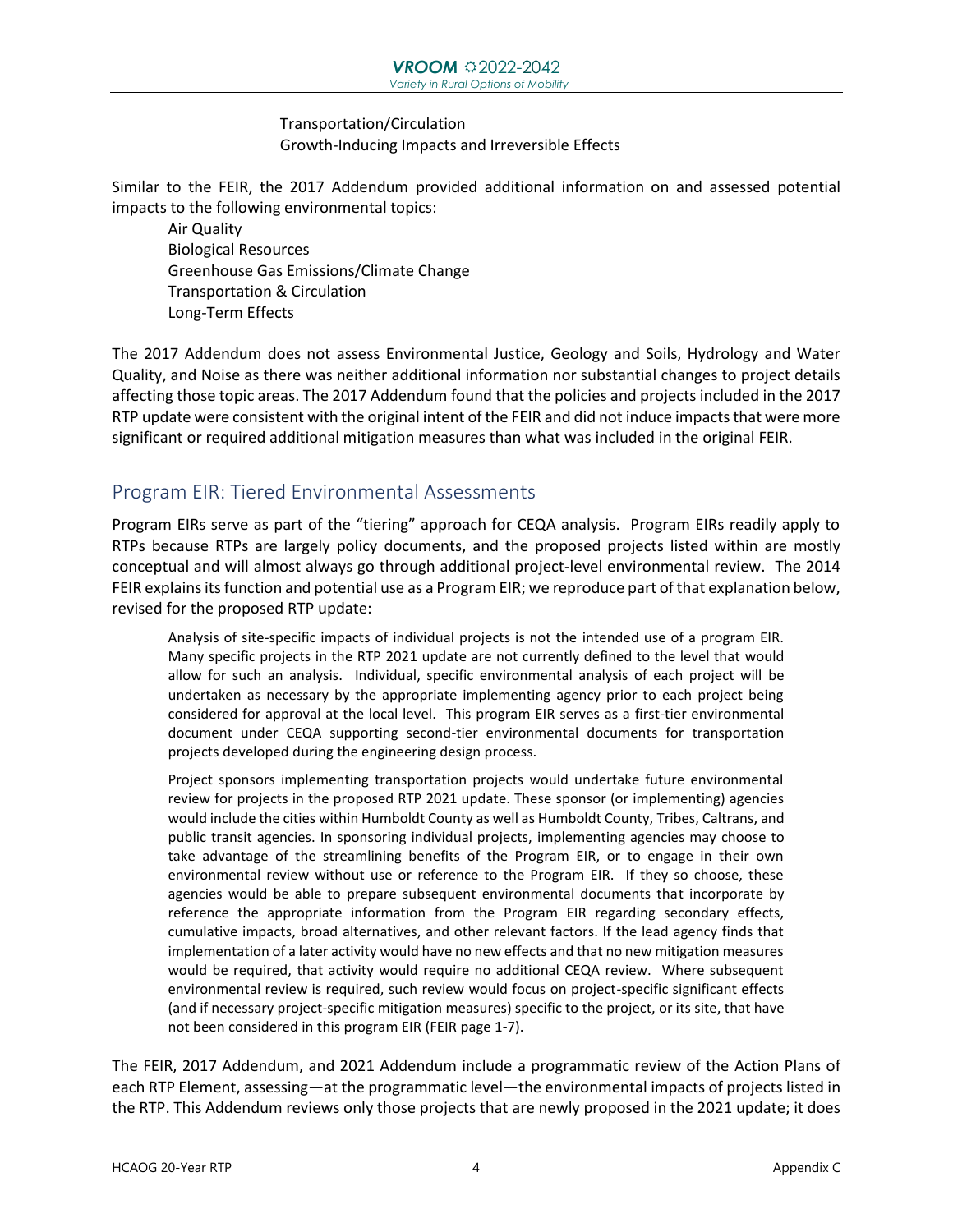not duplicate the FEIR's or 2017 Addendum's review. As discussed earlier, the Program FEIR's and Addendum's level of analysis is consistent with the conceptual level of the projects in the RTP.

The FEIR programmatically reviewed all projects and policies, some of which could have significant impacts, and identified relevant mitigation measures that could be used by local agencies to mitigate impacts to a less-than-significant level. When the respective implementing agencies move forward on their individual projects (e.g., through actual project design), they will undertake analyzing the potential environmental impacts of each project individually and specifically, as applicable, in order for their own agency's decision-making body to consider approving the project.

Further, as noted in the 2014 FEIR (Section 2.0), the Program EIR analysis does not apply to projects for which funding is not programmed through HCAOG, generally including Caltrans or Harbor District related projects.

#### PROJECT DESCRIPTION: *REGIONAL TRANSPORTATION PLAN 2021 UPDATE*

The proposed project is the update of the Regional Transportation Plan (RTP) for Humboldt County, uniquely referred to as "*VROOM 2022-2042*" (for *Variety in Rural Options of Mobility*). The RTP 2021 update serves the same purpose as the previous RTPs for Humboldt County<sup>1</sup> in that (1) it is a long-range planning and programming document aimed at achieving a coordinated and balanced regional transportation system, and (2) HCAOG developed the RTP 2021 consistent with current RTP guidelines (CTC 2017) and pursuant to applicable State and federal laws (Government Code §65080 et seq. of Chapter 2.5, federal legislation; U.S. Code, Title 23, §134 and §135 et seq.). HCAOG adopted the last RTP in December 2017 (also called *VROOM*).

The Humboldt regional transportation system includes, but is not limited to, transportation network components of the highways, streets, and roadways; public transportation; active transportation including bicycle and pedestrian modes; commuter trails (i.e. as used for transportation); goods movement (ground, air, and marine); aviation facilities, and tribal transportation facilities. VROOM covers these modes in distinct elements (chapters) that identify goals, objectives, and policies; assesses needs, and proposes an action plan (short-term and long-term projects). VROOM also covers provisions for land use and transportation connections, emergency transportation coordination, greenhouse gas emissions and related climate-change and sea-level rise impacts, and includes a Tribal Transportation Element, which was prepared in collaboration with the Tribal representatives who are members of the Technical Advisory Committee (TAC). VROOM includes the required Financial Element, which identifies revenue sources (local, state, and federal funding), and projected costs and revenues, noting any projected funding deficits under both constrained and unconstrained project scenarios.

The overall goal and main objectives as described in the 2014 FEIR follows:

The plan's overall goal is for Humboldt County to have a comprehensive, coordinated and balanced multi-modal transportation system, so that people in the region can travel and move goods safely and efficiently by the modes that best suit the individual and society at large. HCAOG's overall objective is to program all funds based on multi-modal transportation goals and objectives, and needs and priorities as established in the Regional Transportation

 $1$  1998-00, 2000-02, 2002-04 and 2004-06, 2008, 2014, and 2017.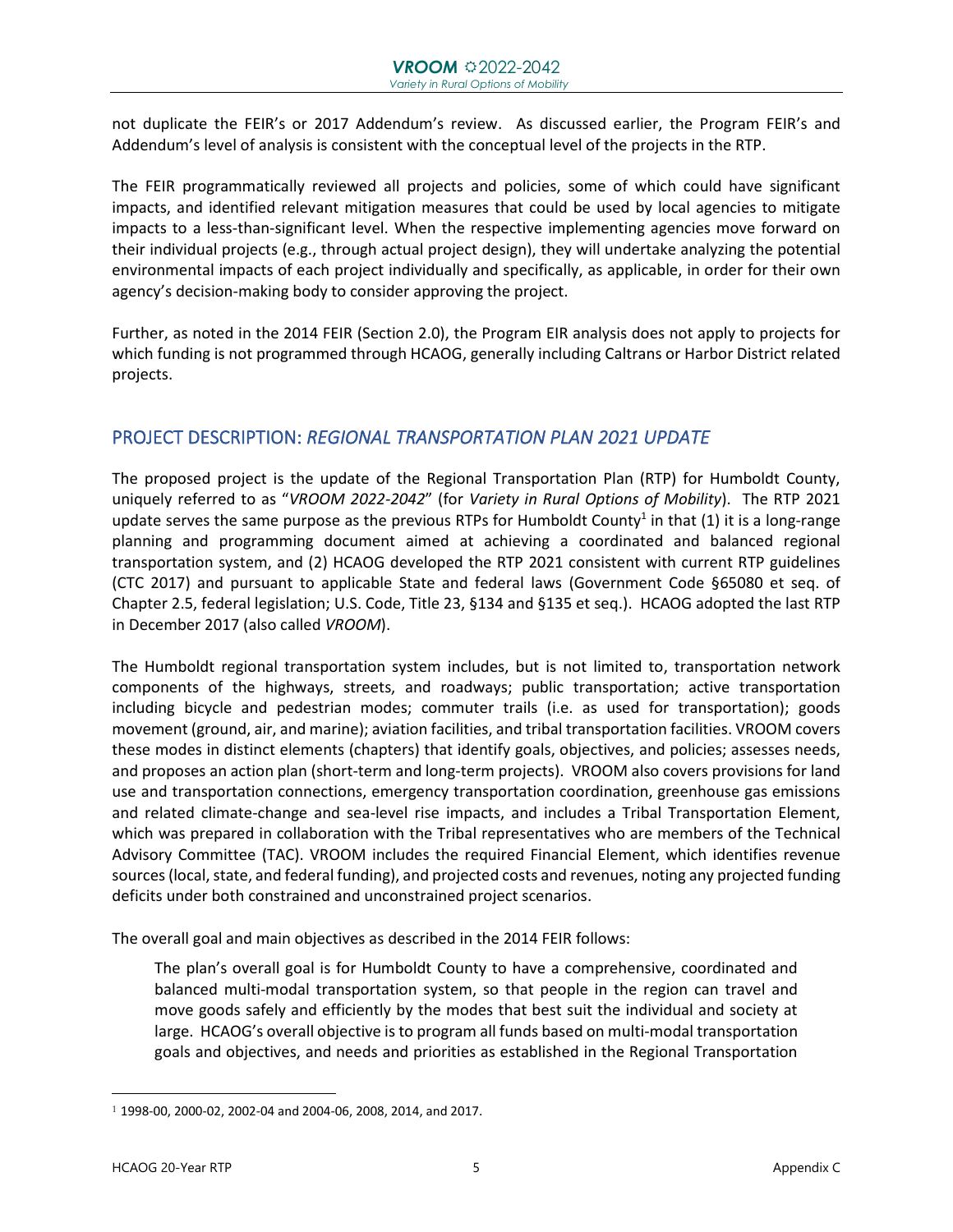Plan. HCAOG decides how to program transportation funds based on multi-modal goals and objectives, and needs and priorities as established in the RTP. The RTP's policies and proposed projects pursue six main objectives/planning priorities (in alphabetical order), which the RTP applies to each mode:

- Balanced Mode Share/Complete Streets
- Economic Vitality
- Efficient & Viable Transportation System
- Environmental Stewardship
- Equitable & Sustainable Use of Resources
- Safety

The *VROOM 2022-2042* overall goal and objectives remain the same but have been slightly refined as noted below (HCAOG 2021):

**Overall Goal:** HCAOG's goal is for Humboldt County to have a carbon-neutral, multi-modal transportation system that is comprehensive, safe, sustainable, and equitable so that people in the region can travel and move goods by the modes that best suit the individual or business/industry, and society at large.

**Overall Objective:** Program all transportation funds based on multi-modal transportation goals and objectives, and needs and priorities as established in the Regional Transportation Plan. HCAOG will pursue six main objectives/planning priorities. The objectives support one another and will apply to each transportation mode, framing each mode's policies. In alphabetical order, the objectives are:

- Active Transportation Mode Share/ Complete Streets Increase multi-modal mobility, balance mode shares, and/or access. Mobility means having travel choices (for people and goods) with predictable trip times. A balanced mode share means all transportation modes are available in proportion to their efficiency and short-term and long-term costs and benefits. Increased access means more options for people to reach the goods, services, and activities they need.
- Economic Vitality Support the local or regional economy by improving goods movement and transportation access, efficiency, and cost-effectiveness; by enhancing economic attractors (e.g. via walkable streets, multiuse trails, transit service, freight access, shared mobility services); and by indirectly cutting health care costs due to more active transportation or less transportationrelated pollution, and by reducing consumption of foreign oil.
- Efficient & Viable Transportation System Make the transportation system operate more efficiently, such as by increasing multimodal connectivity, increasing opportunities for short trips made via walking or biking, reducing traffic congestion, and using Intelligent Transportation System (ITS) management (e.g. Greater Eureka Area Travel Demand Model, Street Saver, GPS tracking on transit buses, other management programs). Make the system more financially and operationally viable such as by prioritizing cost-effective investments, including climate-change and sea-level-rise adaptation and resiliency in planning and design, pursuing stable funding, and preserving transportation assets to maximize resources and future use.
- Environmental Stewardship & Climate Protection Enhance the performance of the transportation system while protecting and enhancing the natural environment. Strive to achieve goals of California Global Warming Solutions Act of 2006 (AB 32) and Sustainable Communities and Climate Protection Act of 2008 (SB 375), protect and improve air, water, and land quality, help reduce transportation-related fuel and energy use, help reduce single-occupancy-vehicle (SOV) trips and motorized vehicle miles traveled (VMT), etc.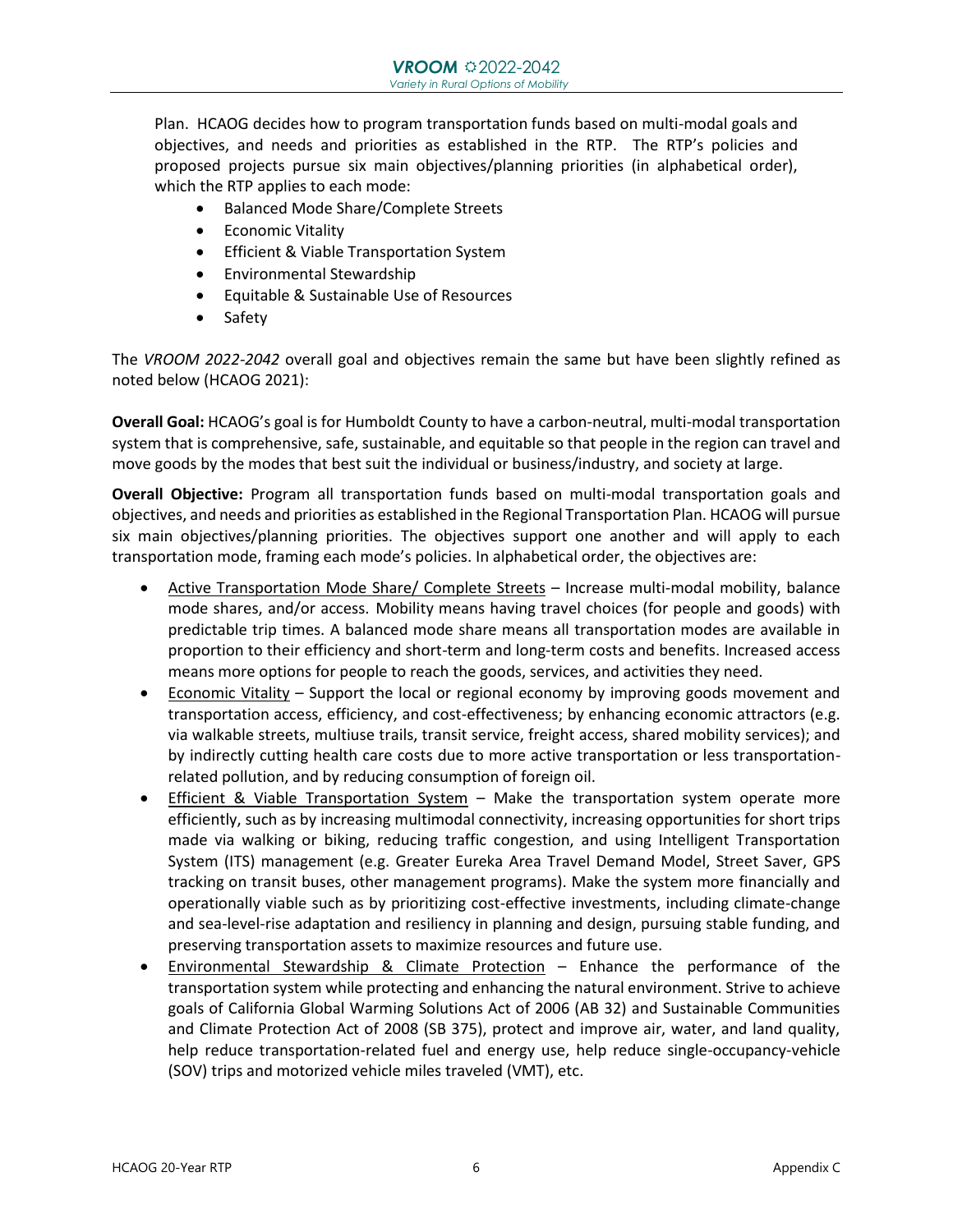- Equitable & Sustainable Use of Resources Advocate for costs and benefits (financial, environmental, health, and social) to be shared fairly. Prioritize projects based on cost effectiveness as well as need and equity for underserved populations. Coordinate transportation systems with land use for efficient, sustainable use of resources and minimize the consumption and use of finite resources such as fossil fuels.
- Safety and Health Increase safety especially for the most vulnerable users (elderly, youth, pedestrians, bicyclists, people with disabilities). Advocate the health benefits of active transportation. Advocate for Vision Zero resolutions to reduce traffic-related fatalities and serious injuries to zero.

#### **2021 Updates**

The *VROOM 2022-2042* update increases emphasis on transportation's role in addressing issues of climate change, housing, safety, and equity, and establishes greenhouse gas emissions-reduction targets and performance measures into the elements. The major changes to the 2021 update consist of a new Renewing Our Communities chapter with Safe and Sustainable Transportation Targets and a new Land Use–Transportation element. The update also rearranges and streamlines policies for clarity and to reduce redundancy. *VROOM 2022-2042* new/updated policies are below.

#### **2. Renewing Our Communities** (New Chapter)

| <b>Performance Measure</b>                                                               | <b>Regional Target(s)</b>                                                                                                                                                                                                                                 |
|------------------------------------------------------------------------------------------|-----------------------------------------------------------------------------------------------------------------------------------------------------------------------------------------------------------------------------------------------------------|
| Reduce GHG Emissions in Air<br>District (NCUAQMD)                                        | Reduce on-road transportation related fossil fuel consumption.                                                                                                                                                                                            |
| Percent Mode Shift                                                                       | Increase alternative transportation trips, increase transit trips, and<br>complete low-traffic-tress and connectivity analysis of Greater<br>Humboldt Bay.                                                                                                |
| Reduce Vehicle Miles Travelled<br>by Car                                                 | Reduce VMT per capita.                                                                                                                                                                                                                                    |
| Zero-Emission Vehicle<br>Infrastructure                                                  | Evaluate priority of feasible public-charging spaces, EVCS and<br>Electrical upgrade policies adopted by jurisdictions, increase<br>availability of public and private electric charging infrastructure, and<br>increase hydrogen fueling infrastructure. |
| Percentage of Zero-Emission<br><b>School Buses &amp; Public Fleet</b><br><b>Vehicles</b> | All public and school buses become zero-emission, and governmental<br>and public fleet conversions to zero-emission vehicles.                                                                                                                             |
| Efficiency & Practicality in<br><b>Locating New Housing</b>                              | Identify locations to survey for access to essential destinations,<br>develop connectivity scores, encourage infill, jurisdictions adopt<br>zoning incentives for highly connected areas.                                                                 |

#### **Summary of Table** *Renew***-3 Safe and Sustainable Transportation Targets<sup>2</sup>**

<sup>2</sup> *VROOM 2022-2042* (RTP Update), Chapter 2 – Renewing Our Communities: Table *Renew-3* Safe and Sustainable Transportation Targets, pages 2-13 to 2-19.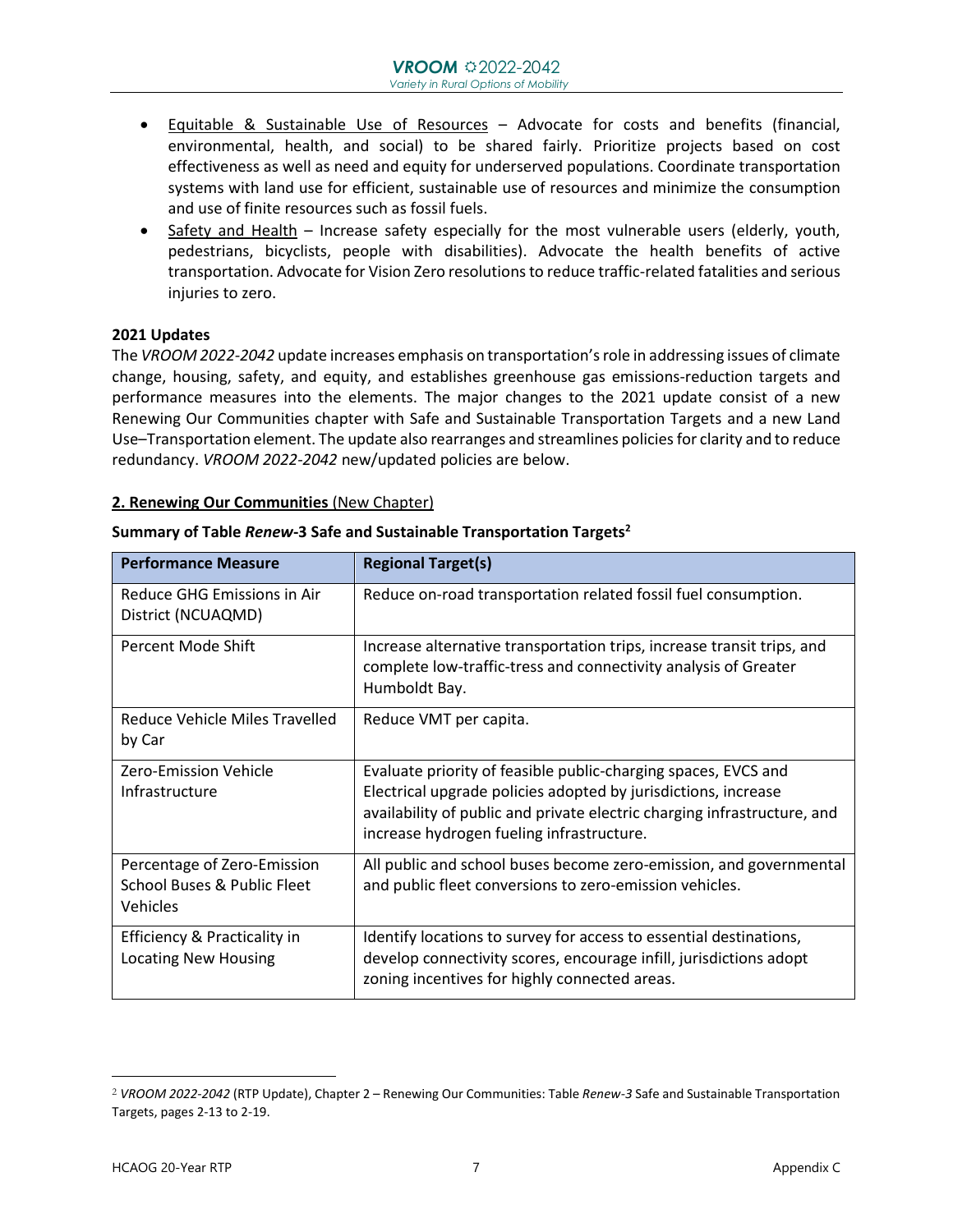| <b>Convenient Access to</b><br><b>Destinations</b> | Develop communities where population can safely, comfortably, and<br>conveniently travel to everyday destinations using alternative modes<br>of transportation.                                         |
|----------------------------------------------------|---------------------------------------------------------------------------------------------------------------------------------------------------------------------------------------------------------|
| Vision Zero                                        | Maintain zero pedestrian and bicyclist fatalities per year or reduce<br>fatalities every year until zero occur and decrease number of people<br>seriously injured in bicycle and pedestrian collisions. |
| <b>Active Transportation Education</b>             | Increase multi-modal education in classrooms, increase programs<br>that incentivize multi-modal travel, increase active-transportation<br>marketing.                                                    |
| Invest in Complete Streets                         | Increase regional discretionary funding for active transportation<br>projects and secure new funding sources to benefit active<br>transportation and transit.                                           |

#### **Policy Equity-1 Land Acknowledgement.**

- HCAOG benefits from using office space and Board meeting space in Eureka, which is unceded ancestral land of the Wiyot. HCAOG will work to secure a stable funding source with which to contribute to the voluntary Wiyot Honor Tax in order to monetarily compensate the Wiyot Tribe for this benefit. If HCAOG cannot access any governmental fund that allows this type of expenditure, HCAOG will advocate for policy that creates funds that allow this as an eligible use.
- Begin HCAOG Board meetings and workshops with a verbal indigenous-land acknowledgement.

#### **Policy Equity -2 Establish Goals, Actions (Planning)**

- Adopt diversity, equity and inclusion goals and implementing actions. Integrate the implementing actions in the annual Overall Work Plan so that staff efforts are not peripheral but embedded in the everyday work development of the regional agency. Budgets for engaging the community and building partnerships must be real.
- Develop a multi-pronged plan with actions/approaches and policies to use our position to help uproot an unjust system and support the creation of equitable transportation and human landscapes.

#### **Policy Equity -3 Training**

- HCAOG staff will continue internal bias and equity development and restructure our organization so that our efforts are not peripheral but embedded in our everyday work and decisions. The HCAOG board of directors commits to doing additional learning and development as governors of our regional foundation.
- Allocate time and resources to educate the HCAOG staff. Provide each staff member paid time to be used for social justice training or social justice work related to transportation, including participating for education, engagement, and encouragement events for underrepresented or disadvantaged communities.

#### **Policy Equity -4 Procurement, Hiring, Committee Representation**

- Take an anti-racist, equitable approach to procurement: Purchase supplies equitably such that disadvantaged businesses get the same benefits as historically advantaged businesses.
- Fully implement best practices for hiring processes, including for contract work, that improve outcomes for finding, hiring and promoting people of color and of varying backgrounds who fully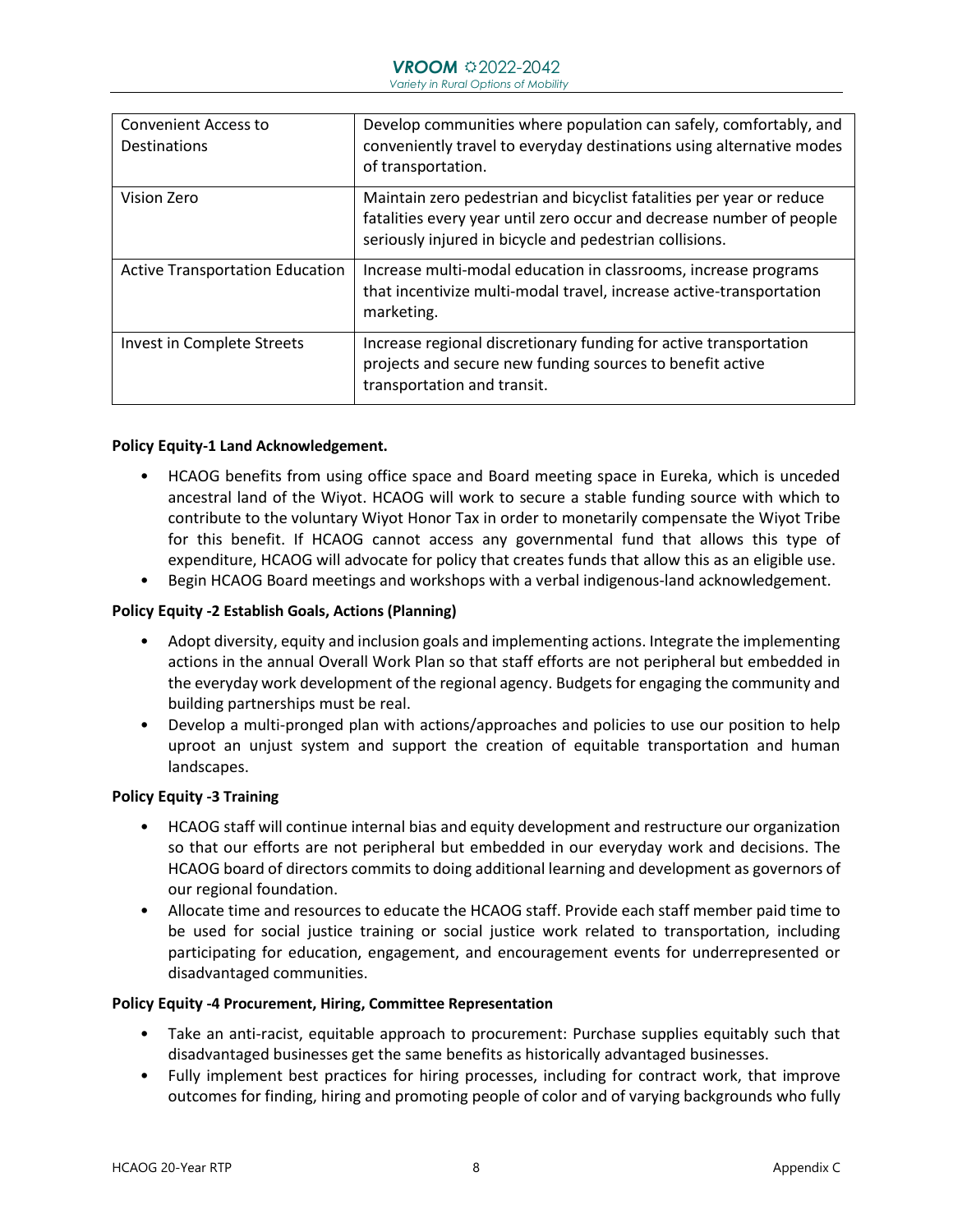reflect the fabric of our region and nation. Support internships to increase black, indigenous, and people of color (BIPOC) professional experience in transportation planning.

• Review diversity and representation criteria for HCAOG committee and staff recruiting processes. Continue monitoring and adapting how that leads to greater outcomes of diversity and governance.

#### **Policy Equity -5 Equity Funding, Prioritization**

- Take an anti-racist, equitable approach to transportation funding and project prioritization. Position funding investments and multi-modal-transportation advocacy efforts within the framework of equity and social justice.
- Follow the direction of BIPOC urbanist and mobility experts to operationalize the steps required to transform systems and to promote the actions most likely to create anti-racist walkable environments. Only support projects and initiatives that address structural racism and implement anti-racist efforts.
- HCAOG shall prioritize projects that have been planned and designed to bring economic benefits to communities that have had disproportionately low transportation investments and/or disproportionately high transportation harms.

#### **Policy Equity -6 Partnerships, Advocate, Educate**

- Commit staff time and resources to build mutually-enriching relationships with partners who are supporting social justice efforts on the local level, to work to address systemic racism in transportation and land use structures.
- Support our partners working to create equitable transportation projects and programs in communities throughout Humboldt.
- Advocate at the federal, state and local levels of government for policies that improve communities by fostering inclusion and supporting equitable and complete mobility networks.
- Educate and inform by telling the history of racial bias and injustice in transportation and land policies and laws at the national, state, and local level.
- The imagery and graphics in promotional materials, PSAs, and social media shall reflect the diverse communities in the whole county.

#### **Policy Equity -7 Data Collection**

• Identify and begin implementing actions to strengthen mobility justice and anti-racism in data collection and analysis projects.

#### **4. Tribal Transportation**

**TRIBAL TRANSPORTATION GOAL:** Tribal communities have safe and efficient mobility options, benefit from equitable access to transportation resources, and have strong interjurisdictional partnerships for advocating and solving transportation issues of tribal communities. *(New)*

**Policy Tribal-1.** HCAOG supports the mission of the NCTTC and actively engages with the NCTTC. This includes support for the formation of a tribal joint powers authority for the purpose of applying for a seat on the HCAOG Board. *(New)*

**Policy Tribal-2.** HCAOG supports legislation that would remove the limited waiver of sovereign immunity from Streets and Highways Code (SHC-94), and also expand the eligible projects to allow Caltrans to enter into direct contracts with tribes for projects in the Active Transportation Program. *(New)*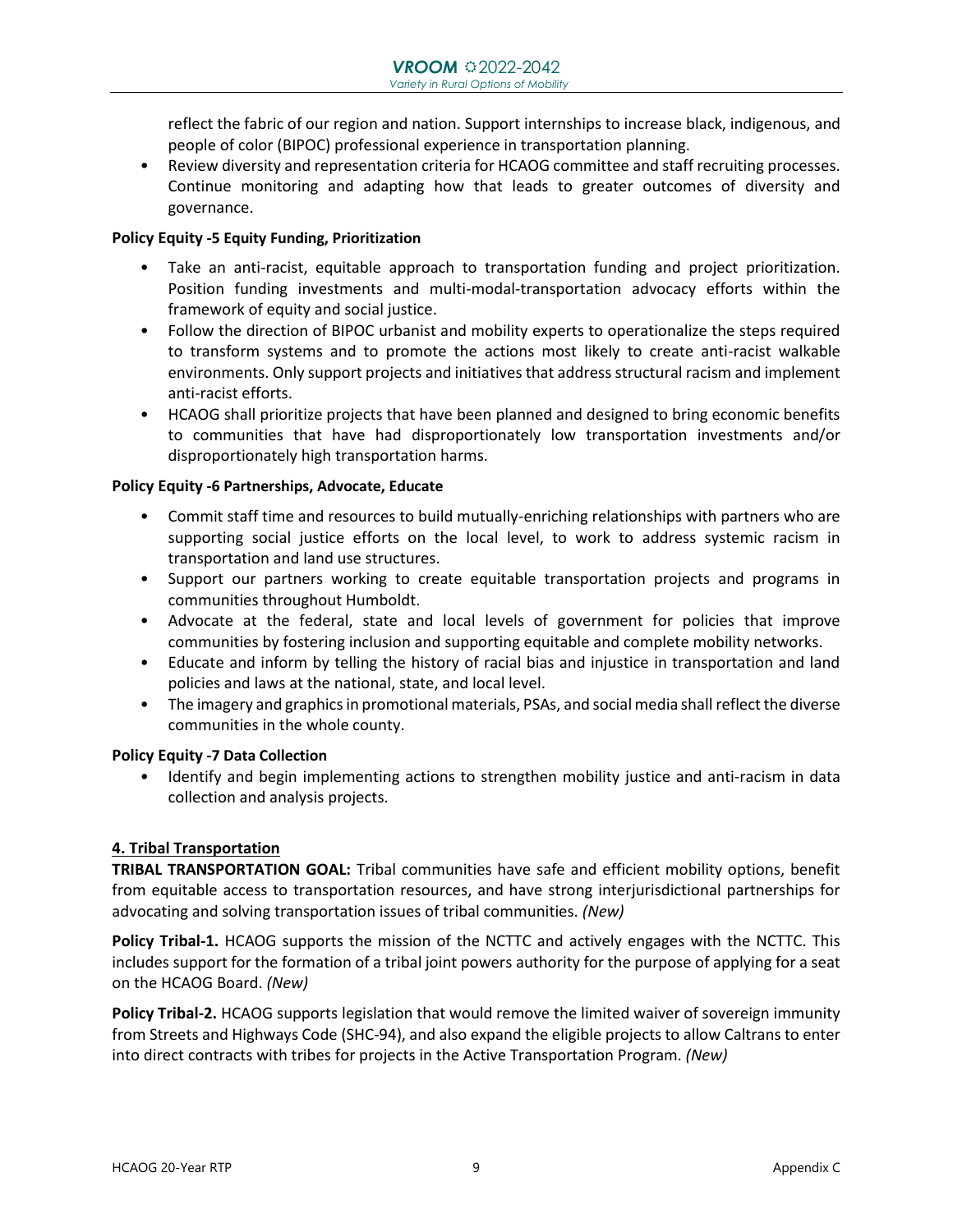**Policy Tribal-3.** HCAOG supports Caltrans' initiative to review all named assets located on the state transportation system and propose assets to be renamed. HCAOG will participate in dialogue around renaming places and transportation infrastructure in an effort to redress discriminatory names. *(New)*

#### **5. Emergency Transportation**

**Policy Emergency-3.** HCAOG will facilitate and encourage involving people with disabilities and disability organizations, and other transportation-vulnerable stakeholders, in emergency planning, including assessments, exercises, training, debriefing, and post-action reports. *(Updated)*

#### **6. Land Use - Transportation** (New Chapter)

**GOAL:** Throughout Humboldt County, we grow communities equitably and efficiently to create safe, sustainable access to places and opportunities, while conserving or utilizing land respectfully so that future generations can also enjoy optimal land uses and value. All our communities benefit from having quality transportation choices for getting to jobs, services, and home.

**Policy Land-1. Reduce driving:** HCAOG encourages and supports land use planning and projects that accommodate reducing driving, such as through infill development, pedestrian-friendly streets, bicycle infrastructure, and transit-oriented development. HCAOG staff will provide information on transitoriented development, as requested. HCAOG encourages member and committee agencies to engage transit operators when planning or reviewing new developments.

**Policy Land-2 Expand transit ridership:** HCAOG advocates for and supports land use policies and programs that will enable enriched intra- and inter-regional transit service and multi-modal connections in urbanized areas throughout the county. HCAOG shall advocate for and support expanded and stable funding for transit.

**Policy Land-3 Sustainable tax base:** HCAOG advocates for local governments to develop codes and ordinances that result in land use development patterns that will be affordable to maintain, for the life of the infrastructure, with the communities' tax base and fee revenues, and that will foster healthy municipal cash flows and affordable housing supply.

**Policy Land -4 Nearby access to essential services:** HCAOG supports mixed-use land uses for fostering successful commercial and work opportunities near where people live, and advocates for mixed-use development patterns to include affordable housing and essential services for people with low and very low incomes.

**Policy Land -5 Transportation for compact, mixed-use development:** HCAOG shall work towards increasing coordination with land use decision-making agencies to identify and prioritize specific transportation investments needed to support compact, mixed-use development. HCAOG recognizes transit-oriented development transit service as valuable investments for achieving efficient land use. (*CTP 2050* recommended action)

**Policy Land -6 Repurpose for compact, mixed-use development:** HCAOG will encourage and support local agencies to pursue opportunities to repurpose antiquated land uses, such as gas stations, parking lots, and large shopping centers, to support compact, mixed-use development and sustainable mobility options. *(CTP 2050 recommended action)* 

**Policy Land -7 Reduce subsidized parking costs:** HCAOG advocates for land use policies and projects that curtail the amount and/or cost of tax-subsidized parking in commercial and mixed-use areas. HCAOG will support local agencies in reducing parking minimum and/or enacting parking maximums, and will provide support in identifying funding for and implementing mobility solutions that reduce parking demand. *(CTP 2050 recommended action)*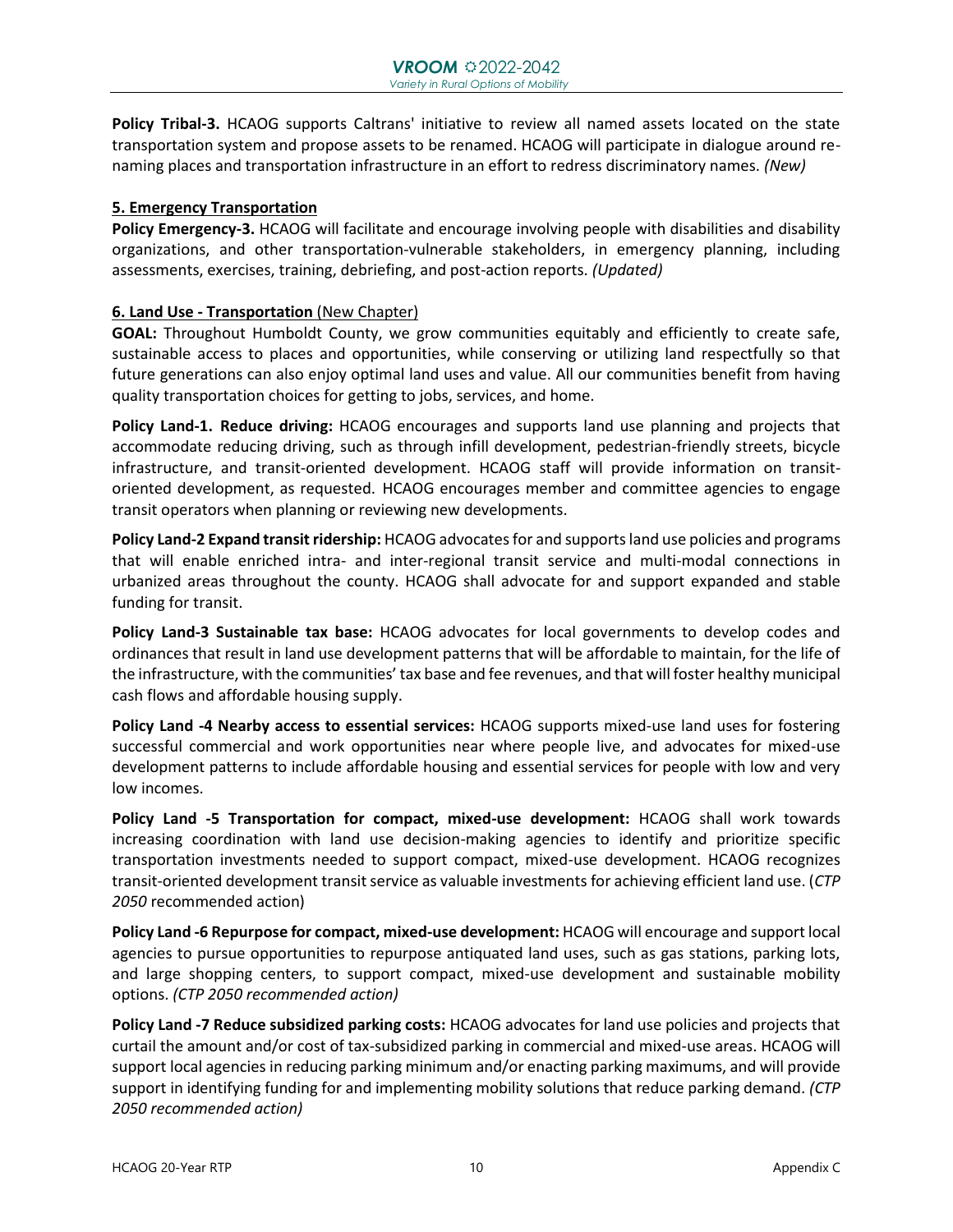**Policy Land-8:** Support local communities in developing integrated transportation and land use strategies for responding resiliently to climate change, and codifying such strategies in General Plans, Regional Transportation Plans, Local Coastal Programs, and Climate Action Plans. HCAOG will review proposed development projects in member jurisdictions and provide feedback on the projects' impacts on regional efforts to meet adopted targets for greenhouse gas emission reductions, vehicle miles travelled (VMT), mode shift, traffic safety, and zero emission vehicles.

**Policy Land -9 Prioritize community needs:** HCAOG shall prioritize investments in under-resourced (disadvantaged) communities to improve mobility and access to jobs, education, health care, services, and recreation. HCAOG shall focus on investments that are aligned with community-identified transportation needs. (*CTP 2050 recommended action*)

**Policy Land -10 Anti-displacement:** HCAOG supports policies to protect marginalized and disadvantaged communities from displacement and community fragmentation that may result from transportation investments (e.g., tenant protections, affordable housing production, and affordable housing preservation). (*CTP 2050* recommended action)

#### **7. Complete Streets and Connected Communities**

Complete Streets policies were rearranged and consolidated for clarity.

#### **8. Commuter Trails**

**Policy Trails-6.** HCAOG supports collaborative, multi-jurisdictional projects that consider adaptation to sea-level rise in trail planning and development. *(New)*

#### **9. Public Transportation**

Public transportation policies were rearranged and consolidated for clarity.

#### **10. Aviation System**

**Policy AS-1.<sup>3</sup>** HCAOG shall support efforts to integrate aviation with other modes of transportation for the conveyance of people and goods. HCAOG shall encourage programs and projects that improve multimodal surface transportation to airports (e.g. transit/microtransit, secure bicycle storage, rideshare, mobility ondemand). HCAOG shall apply Complete Streets strategies to commercial airport access road improvements for regional projects included in the Regional Transportation Plan and/or the accompanying Airport Ground Access Improvement Program (AGAIP) for the Redwood Coast Airport (per California Government Code §65081.1(a). *(Updated)*

**Policy AS-3.** HCAOG shall support regional, long-term airport planning to maintain the utility of Humboldt County airports and maximize connections to the national aviation network, including intermodal connections. HCAOG encourages airport operators to review airport needs and regularly update airports plans, and implement capital improvement programs. *(Updated)*

**Policy AS-4.** HCAOG shall support fix-it-first facility improvements for airports and efforts to maintain and expand air freight and scheduled passenger airline service for Humboldt County. *(Updated)*

<sup>3</sup> 2017 Policies AS-2, AS-3 and AS-5 were incorporated into Policy AS-1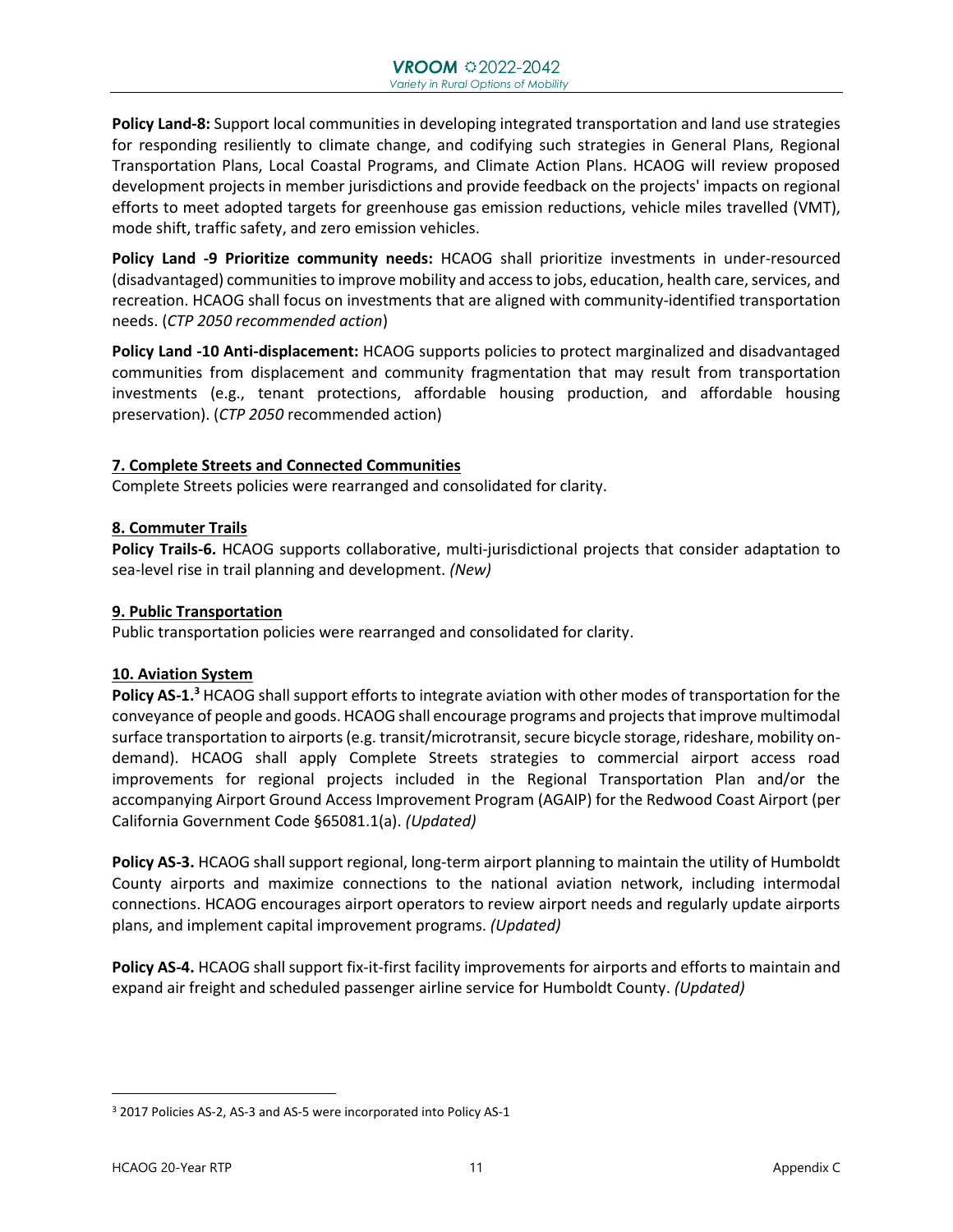#### **11. Goods Movement (ground, air, maritime)**

**Policy GM-2 (Intermodal).** HCAOG shall encourage and support safe, multimodal accessibility at Humboldt's public use airports and seaports. *(Updated)*

**Policy GM-5 (Aviation).** HCAOG shall help promote fully and efficiently utilizing air freight capabilities in Humboldt County, and shall support increasing regional aviation resources for intermodal goods movement, as compatible with multimodal and GHG emission-reduction goals. *(Updated)*

**Policy GM-6 (Rail Right-of-Way).** HCAOG encourages the highest and best use of rail facilities and rightof-way in Humboldt County, and supports banking and preserving the rail right-of-way in Humboldt County until it is economically viable and environmentally compatible to restore freight or passenger rail service. *(Updated)*

**Policy GM-10 (ZEV)**. HCAOG will work with the freight industry to encourage and help accelerate the widespread transition to zero-emission technologies and infrastructure (CAPTI 2021). *(New)*

**Policy GM-12 (Maritime).** HCAOG will assist local, regional, or state lead agencies in preserving coastaldependent land uses as necessary for successfully operating the regional maritime transport system to meet demands for its highest and best use. *(Updated)*

#### **Projects**

The RTP 2021 update's proposed regional projects that are new from the RTP 2013/14 Update and 2017 Update are listed below in the following five tables:

Table *Projects*-1 lists new regional projects for highways, streets, and roads (for driving, bicycling, and walking modes) that are proposed in the Complete Streets Element.

Table *Projects*-2 lists new regional trails projects proposed in the Commuter Trails Element update (serving transportation needs not just recreational).

Table *Projects*-3 lists new proposed regional public transportation projects proposed in the Public Transportation Element.

Table *Projects-4* lists new regional transportation projects in the Tribal Transportation Element.

Table Projects-5 lists new regional transportation projects in the Global Climate Change Element.

There are no new projects proposed for the Action Plans of the Aviation System Element, Emergency Transportation Element, or Goods Movement Element. Further, as noted previously and in the 2014 FEIR (Section 2.0), the Program EIR analysis does not apply to projects for which funding is not programmed through HCAOG, including Caltrans or Harbor District related projects.

| <b>Jurisdiction</b> | Location                                        | <b>Project Description</b>                     |
|---------------------|-------------------------------------------------|------------------------------------------------|
| Arcata              | South G street Beautification Project (South of | Rehabilitation, pedestrian-bicycle and traffic |
|                     | Samoa 255 to Arcata wastewater treatment plant) | calming improvements                           |
| Arcata              | Samoa Gateway Improvements Project (From L      | Rehabilitation, pedestrian-bicycle, traffic    |
|                     | street to V street)                             | calming improvements and gateway to Arcata     |
| Arcata              | West End Road Improvements (Giuntoli Lane to    | Rehabilitation, pedestrian-bicycle, traffic    |
|                     | City Limits)                                    | calming improvements and gateway to Arcata     |
| Arcata              | 8th and 9th Street Improvements                 | Bicycle and Pedestrian Enhancements and        |
|                     |                                                 | <b>Street Beautification</b>                   |
| Blue Lake           | Acacia Dr from Blue Lake Blyd to                | Rehabilitation and reconstruction with         |
|                     | Railroad Ave                                    | pedestrian<br>improvements                     |

#### **Table** *Projects***-1 New Complete Streets Projects Proposed in the 2021 RTP Update**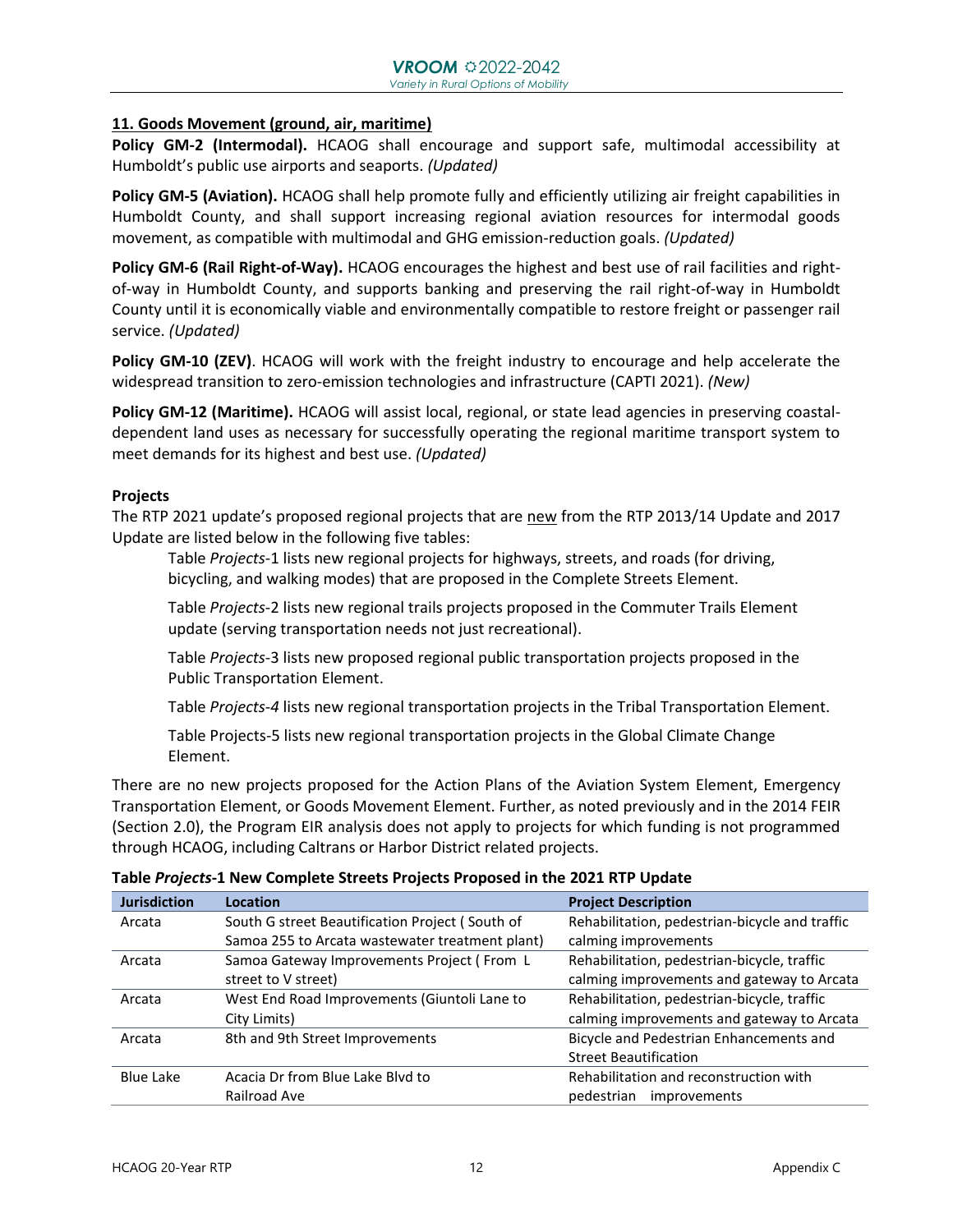#### **VROOM**  $\approx$  2022-2042

 *Variety in Rural Options of Mobility*

| <b>Jurisdiction</b> | <b>Location</b>                                       | <b>Project Description</b>                   |
|---------------------|-------------------------------------------------------|----------------------------------------------|
| <b>Blue Lake</b>    | Rymar Ave from Blue Lake Blvd to Railroad Ave         | Rehabilitation and reconstruction with       |
|                     |                                                       | pedestrian improvements                      |
| <b>Blue Lake</b>    | Railroad Ave from H St to Blue Lake Blvd              | Rehabilitation and reconstruction with       |
|                     |                                                       | pedestrian improvements                      |
| Eureka              | Broadway Multimodal Corridor - Northern Section       | Street reconfiguration, Class IV bike facil, |
|                     | (Hawthorn to 4 <sup>th</sup> )                        | pedestrian crossings, transit improvements   |
| Eureka              | Broadway Multimodal Corridor - Middle Section         | Street reconfiguration, Class IV bike facil, |
|                     | (Truesdale to Hawthorn)                               | pedestrian crossings, transit improvements   |
| Eureka              | North Gateway of Eureka                               | Beautification, bike/ped facilities, traffic |
|                     |                                                       | calming                                      |
| Eureka              | C Street Bike Boulevard                               | Bike Boulevard and pedestrian improvements   |
| Eureka              | M Street Bike Boulevard                               | Bike Boulevard and pedestrian improvements   |
| Eureka              | Eureka East/West Bike Boulevard                       | Bike Boulevard and pedestrian improvements   |
| Eureka              | Bay to Zoo Trail                                      | Class I & III trail, pedestrian crossing     |
|                     |                                                       | improvements                                 |
| Eureka              | Cooper Gulch Trail (first slough)                     | Class I & III trail, pedestrian crossing     |
|                     |                                                       | improvements                                 |
| Eureka              | Eureka Loop Trail                                     | Class I & III trail, pedestrian crossing     |
|                     |                                                       | improvements                                 |
| Eureka              | Wabash Ave Improvements                               | Road rehabilitation, ADA, pedestrian         |
|                     |                                                       | improvements, bicycle facility               |
| Rio Dell            | Ogle Avenue, Spring St to Creek St                    | Road reconstruction and drainage             |
|                     |                                                       | improvements                                 |
| Rio Dell            | Northwestern Ave, north to south entrance of          | Centerline and edge striping, centerline     |
|                     | <b>Business Park</b>                                  | monument, drainage, road elevation repair    |
| Rio Dell            | Blue Slide Road, City limits to Creek St              | Drainage work and chip seal                  |
| Rio Dell            | Wildwood Avenue, Center to Eagle Prairie Bridge       | Slurry seal and striping                     |
| Rio Dell            | Sequoia Avenue at Dean Creek Bridge                   | Bridge inspection and engineering report     |
| Rio Dell            | Belleview Ave., Painter St., Ireland St., Center St., | Improve sidewalk, ADA crossings and curb     |
|                     | and Davis St.                                         | ramps, and crosswalks                        |
| Trinidad            | Edwards St, Main St                                   | Crossing enhancements                        |
| Trinidad            | Stagecoach Rd, Frontage Rd, Westhaven Dr              | Edgeline and centerline striping             |
| Trinidad            | Scenic Dr, Patrick's Point Dr                         | Guardrail upgrades                           |
| Trinidad            | Main Street (south side)                              | Sidewalks, driveways & curb ramps            |
| Humboldt            | Scenic Drive                                          | Road reconstruction                          |
| County              |                                                       |                                              |
| Humboldt            | Patrick's Point Drive                                 | Road reconstruction                          |
| County              |                                                       |                                              |

#### **Table** *Projects***-2 New Regional Commuter Trail Projects Proposed in the 2021 RTP Update**

| <b>Jurisdiction</b> | <b>Trail Project</b>   | <b>Project Description</b>                              |
|---------------------|------------------------|---------------------------------------------------------|
| Eureka              | Bay-to-Zoo Trail       | Paved 2-mail trail that will provide connection between |
|                     |                        | Waterfront Trail and Sequoia Park and Zoo               |
| Eureka              | <b>Elk River Trail</b> | Extend Hikshari' Trail South to Tooby Road/Humboldt     |
|                     |                        | Hill. Park of the Elk River Interpretive Center and     |
|                     |                        | restoration project                                     |

#### **Table** *Projects***-3 New Regional Projects for Public Transportation Proposed in the 2021 RTP Update**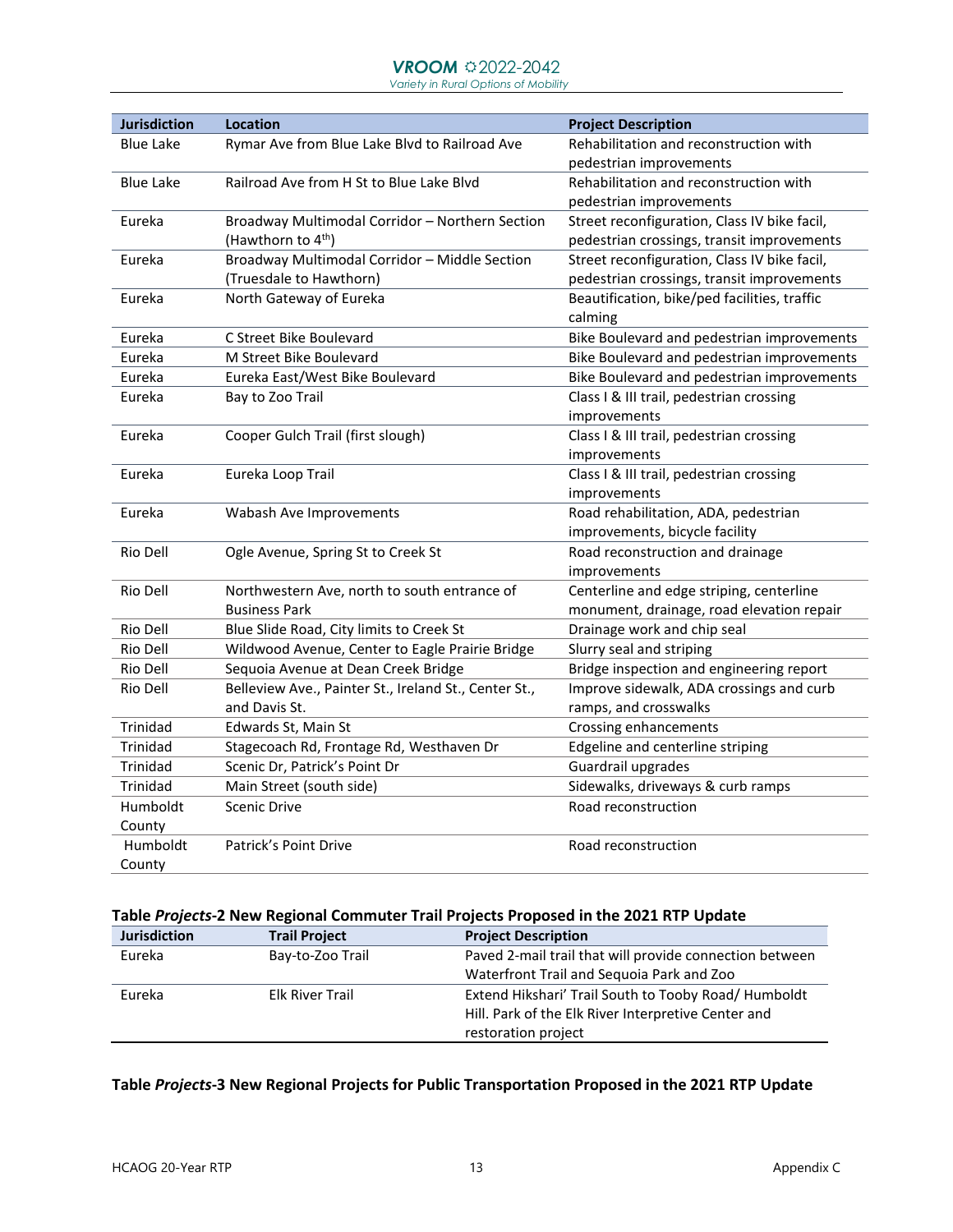## **VROOM**  $@2022-2042$

 *Variety in Rural Options of Mobility*

| <b>Operator/Agency</b> | Location                     | <b>Project Description</b>      |
|------------------------|------------------------------|---------------------------------|
| <b>HTA</b>             | HTA Maintenance Yard, Eureka | <b>Hydrogen Fueling Station</b> |
| Arcata                 | Arcata Transit Center        | Rooftop Solar PV System         |

#### **Table** *Projects***-4 New Regional Projects for Tribal Transportation Proposed in the 2021 RTP Update**

| <b>Jurisdiction</b> | Location                   | <b>Project Description</b>                    |
|---------------------|----------------------------|-----------------------------------------------|
| Hoopa Valley Tribe  | Mashall Lane               | Road Improvements                             |
| Hoopa Valley Tribe  | Hoopa                      | Transportation and Road Maintenance Facility  |
| Trinidad Rancheria  | N/A                        | Long Range Transportation Plan Update         |
| Trinidad Rancheria  | <b>Scenic Drive</b>        | Slope Stabilization Mitigation Planning Study |
| <b>Yurok Tribe</b>  | Klamath River              | Klamath Tsunami Trail                         |
| <b>Yurok Tribe</b>  | Klamath Boulevard          | Crosswalk                                     |
| Yurok Tribe         | Klamath Beach Road         | <b>Resurfacing Project</b>                    |
| Yurok Tribe         | Klamath River              | <b>Expansion of River Ferry</b>               |
| Yurok Tribe         | <b>Tulley Creek Road</b>   | <b>Resurfacing Project</b>                    |
| <b>Yurok Tribe</b>  | Weitchpec School Road      | Intersection Improvements                     |
| Yurok Tribe         | New Village Road           | Intersection Improvements                     |
| Yurok Tribe         | N/A                        | Car Seat and Seat Belt Educational Program    |
| Yurok Tribe         | SR169 & McKinnon Hill Road | Road Safety Audit                             |
| Yurok Tribe         | <b>Bald Hills Road</b>     | Road Improvements                             |
| Yurok Tribe         | New Village Road           | <b>Resurfacing Project</b>                    |
| Yurok Tribe         | Morekwon Road              | <b>Resurfacing Project</b>                    |
| Yurok Tribe         | McKinnon Hill Road         | <b>Resurfacing Project</b>                    |
| <b>Yurok Tribe</b>  | Jack Norton School Road    | <b>Resurfacing Project</b>                    |

#### **Table** *Projects***-5 New Regional Projects for Global Climate Change Proposed in the 2021 RTP Update**

| Agency                     | Location   | <b>Project Description</b>                                                                                                                                   |
|----------------------------|------------|--------------------------------------------------------------------------------------------------------------------------------------------------------------|
|                            |            | ZEV Infrastructure: Work with agencies on infrastructure planning to optimize                                                                                |
| Countywide<br><b>HCAOG</b> |            | development and use of the electric grid and clean-fuel supply infrastructure,                                                                               |
|                            |            | and to make more public right-of-way available for ZEV charging infrastructure.                                                                              |
|                            |            | Promote Electric Bikes: Explore partnerships and incentive programs to support<br>expanded use of e-bikes, such as programs that reduce the total cost of EV |
| <b>HCAOG</b>               | Countywide | ownership. Support educating agencies, businesses, schools, and residents<br>about the benefits of electric vehicles.                                        |

## IMPACTS ASSESSMENT

As summarized above, the RTP update consists of a new Renewing Our Communities chapter with Safe and Sustainable Transportation Targets table, a new Land Use–Transportation element, some new policies, and updated Action Plans. The RTP 2021 update increases emphasis on transportation's role in addressing issues of climate change, housing, safety, and equity and establishes greenhouse gas emissions-reduction targets and performance measures into the elements. The Action Plans consist of project lists provided by each HCAOG member entity and Technical Advisory Committee members and the Humboldt Bay Harbor, Recreation & Conservation District. The project lists are similar to those in the 2017 RTP and, in fact, project lists for some jurisdictions did not change at all. The proposed projects and funding cover the same transportation modes as in the previous RTP. No new major projects are proposed in the revised Action Plans in the RTP 2021 update.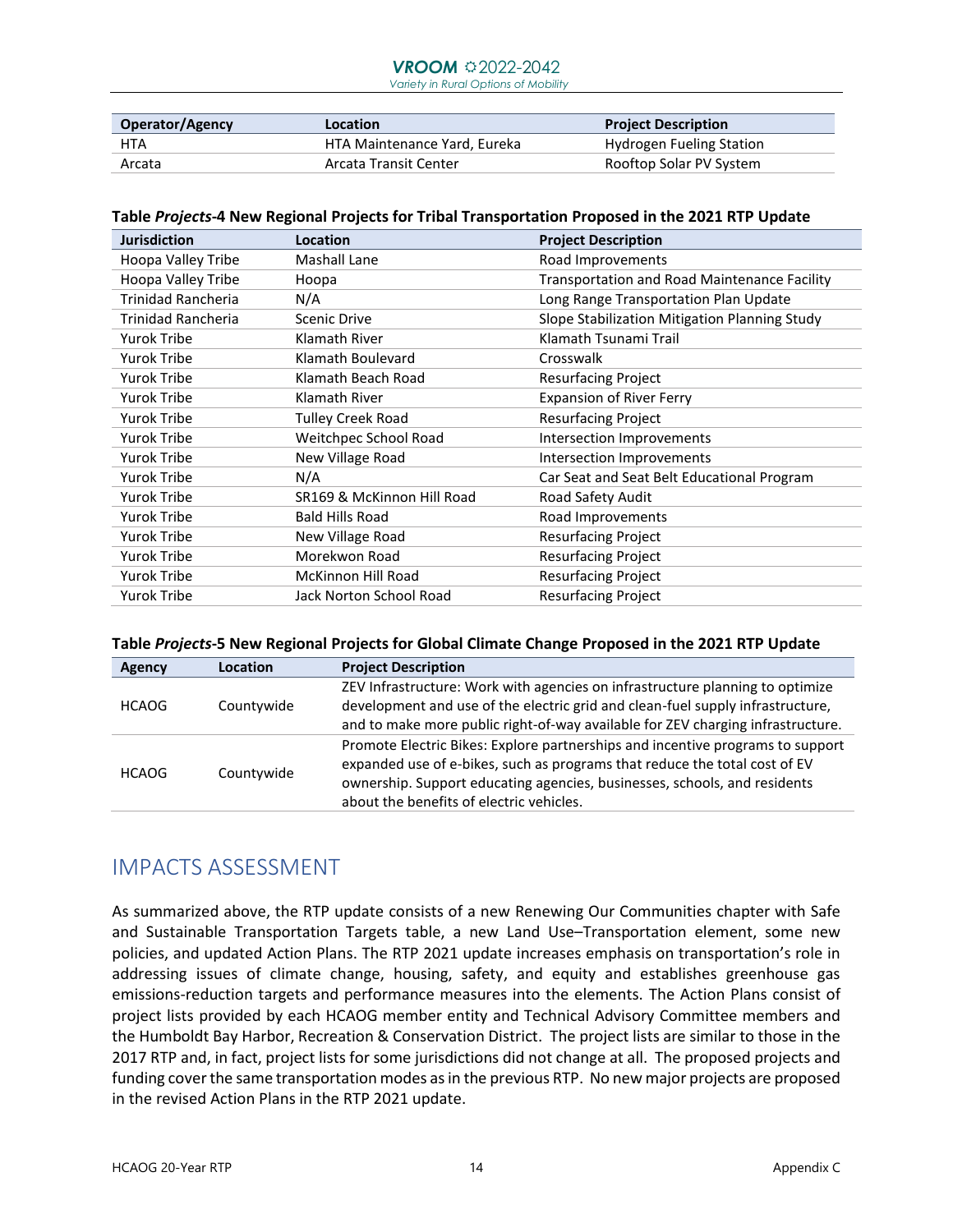This Addendum to the FEIR assesses potential impacts based on the incremental change due to the new policies and projects proposed in the 2021 update compared to the policies and projects proposed in the 2014 RTP that were already analyzed in the FEIR, as well as to the 2017 Update that were analyzed in the 2017 Addendum.

For the proposed project, the RTP 2021 update, the existing analysis contained in the environmental checklist of the Initial Study (Appendix A of the FEIR) continues to adequately address the environmental factors for these ten environmental factors: **aesthetics, agricultural resources, cultural resources, hazards and hazardous materials, land use and planning, mineral resources, population and housing, public services, recreation, and utilities and service systems.** As discussed in the Initial Study, the HCAOG Board determined that the RTP posed either no adverse impact, a less-than-significant adverse environmental impact, or a potentially significant environmental impact that was reduced to less-thansignificant when the identified mitigation measures were incorporated with implementation.

Because the minor changes in the proposed RTP 2021 update:

- 1) have not changed the nature or scale of the Regional Transportation Plan; and
- 2) will not result in new or substantially more severe significant environmental effects; and
- 3) are not proposed under environmental conditions or circumstances substantially changed from those analyzed and addressed in the FEIR; therefore,

no additional analysis or discussion of these topics is required. The determinations for these environmental factors is the same as concluded in the Initial Study Checklist: With the FEIR mitigation and monitoring program incorporated, the proposed RTP 2021 update will have a less-than-significant adverse environmental impact in these ten environmental factors.

The Program EIR analyzes the environmental factors for air quality, biological resources, environmental justice, geology and soils, greenhouse gas emissions, hydrology and water quality, noise, and transportation/circulation, plus growth-inducing impacts and irreversible effects.

Since the FEIR was certified in 2014, and the RTP subsequently adopted, there has been no substantial evidence that substantial changes have occurred to these baseline environmental conditions either on or near the proposed project sites. Some changes, of course, have occurred; for example, the State legislature has passed new related laws, and HCAOG members have adopted new plans. However, because these changes do not directly affect either the program-level environmental analysis and/or do not apply to the local or regional level, the changes are deemed "minor" as they relate to comparing conditions now to conditions discussed in the 2014 FEIR and 2017 Addendum.

Because the nature and scope of the projects proposed in the RTP 2021 update has not significantly changed from the 2014 Update, and because the conditions discussed in the 2014 FEIR have not substantially changed for **air quality, environmental justice, geology and soils, hydrology and water quality, noise, or irreversible effects**, no further environmental assessment is required.

Likewise, there is no substantial evidence of substantial changes to **biological resources, greenhouse gas emission and climate change, transportation/circulation, or long-term effects**, but below we summarize pertinent updates that have occurred in the past four years in order to reflect current conditionsincluding changes to local, state, and federal regulations, and changes to environmental data. Also, in response to recent legislation and updates to CEQA guidelines, a brief analysis of potential impacts to **energy**, **tribal cultural resources,** and **wildfire** is included below.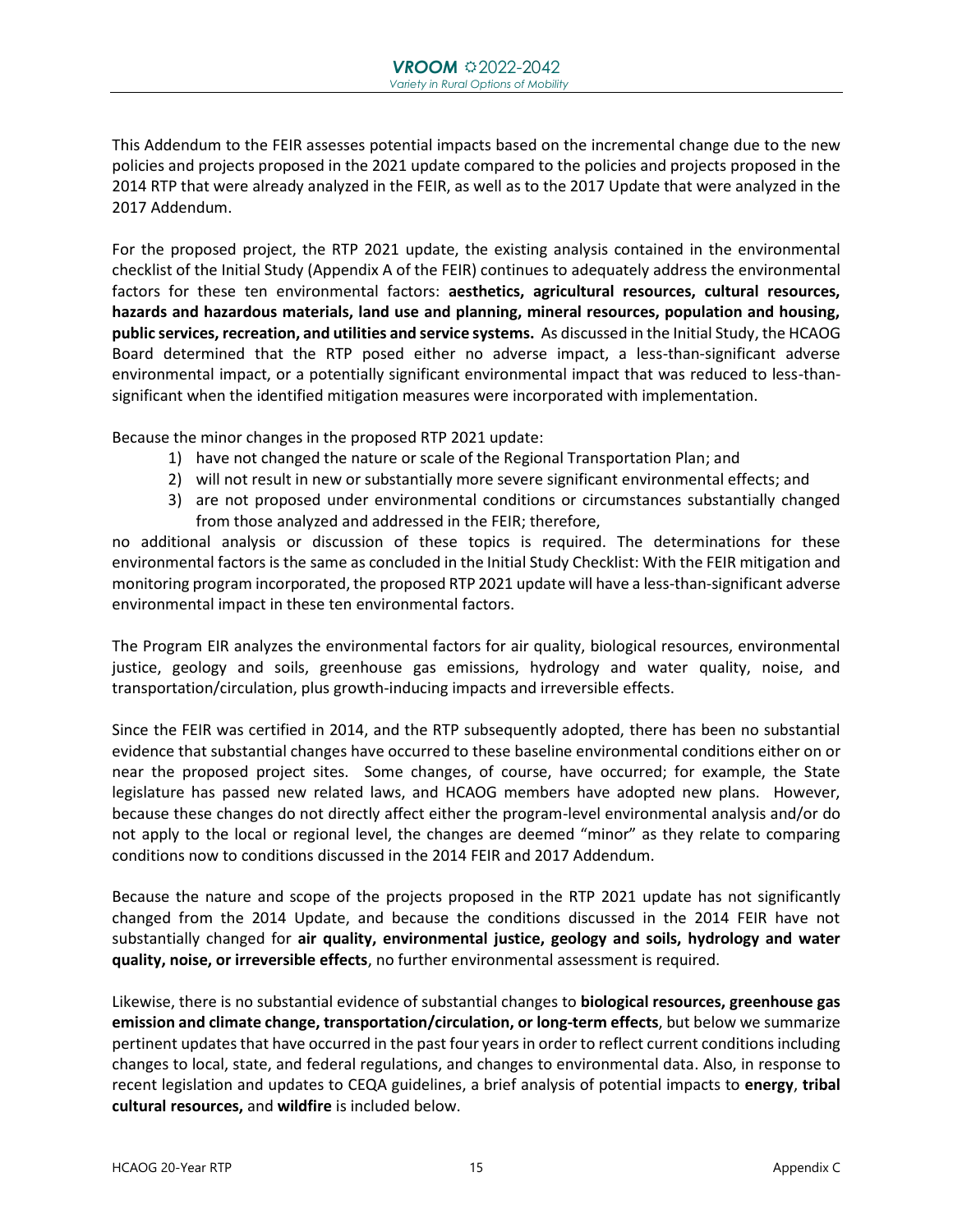#### BIOLOGICAL RESOURCES

The FEIR includes lists of federal- and State-listed special status animal and plant species known to occur, or with potential to occur, within Humboldt County (FEIR Table 4.2-2 and 4.2-3). The lists are based on the California Department of Fish and Wildlife's (then Fish and Game) 2003 California Natural Diversity Database (CNDDB) and the U.S. Fish and Wildlife Service's Information Planning and Conservation System (IPaC) in 2014 (from the Environmental Conservation Online System). Below we have noted revisions to information in the FEIR tables, which are minor yet pertinent.

| County<br><b>Scientific Name</b> | <b>Common Name</b>          | Federal       | <b>State Status</b> | <b>CDFW Status</b> |
|----------------------------------|-----------------------------|---------------|---------------------|--------------------|
|                                  |                             | <b>Status</b> |                     |                    |
| <b>Amphibians</b>                |                             |               |                     |                    |
| Plethodon elongatus              | Del Norte salamander        | None          | None                | <b>SSCWL</b>       |
| Rana boylii                      | foothill yellow-legged frog | None          | None                | <b>SSC</b>         |
|                                  |                             |               | Endangered          |                    |
| <b>Birds</b>                     |                             |               |                     |                    |
| Agelaius tricolor                | tricolored blackbird        | None          | <b>None</b>         | SSC                |
|                                  |                             |               | Threatened          |                    |
| Aquila chrysaetos                | golden eagle                | None          | None                | FP; WL             |
| Charadrius alexandrines          | western snowy plover        | Threatened    | None                | <b>SSC</b>         |
| nivosus-Charadrius nivosus       |                             |               |                     |                    |
| nivosus                          |                             |               |                     |                    |
| Coccyzus americanus              | western yellow-billed       | Proposed      | Endangered          | $\blacksquare$     |
| occidentalis                     | cuckoo                      | Threatened    |                     |                    |
| Oceanodroma furcate              | fork-tailed storm-petrel    | None          | None                | SSC                |
| Hydrobates furcatus              |                             |               |                     |                    |
| Rallus longirostris              | California clapper rail     | Endangered    | Endangered          | FP                 |
| obsoletus                        | California Ridgway's rail   |               |                     |                    |
| Rallus obsoletus obsoletus       |                             |               |                     |                    |
| Strix occidentalis caurina       | Northern spotted owl        | Threatened    | Candidate           | <b>SSC</b>         |
|                                  |                             |               | Threatened          |                    |
| Fish                             |                             |               |                     |                    |
| Eucyclogobius newberryi          | tidewater goby              | Endangered    | None                | <b>SSC</b>         |
|                                  |                             |               |                     |                    |
| Oncorhynchus mykiss              | summer-run steelhead        | None          | <b>None</b>         | <b>SSC</b>         |
| irideus                          | trout                       |               | Candidate           |                    |
|                                  |                             |               | Endangered          |                    |
| Oncorhynchus                     | chinook salmon-             | Threatened    | None                | <b>SSC</b>         |
| tshawytscha                      | California coastal ESU      |               |                     |                    |
| Oncorhynchus                     | chinook salmon - spring-    | <b>None</b>   | <b>None</b>         | SSC                |
| tshawytscha                      | run Klamath-Trinity Rivers  | Candidate     | Candidate           |                    |
|                                  | pop.                        |               | Endangered          |                    |
| Spirinchus thaleichthys          | longfin smelt               | Candidate     | Threatened          | <b>SSC</b>         |
|                                  |                             |               |                     |                    |
| Thaleichthys pacificus           | eulachon                    | Threatened    | None                | <b>SSC</b>         |
|                                  |                             |               |                     | $\sim$             |

Table *Bio*-1: **Special Status Animal Species Known to Occur or with Potential to Occur within Humboldt County**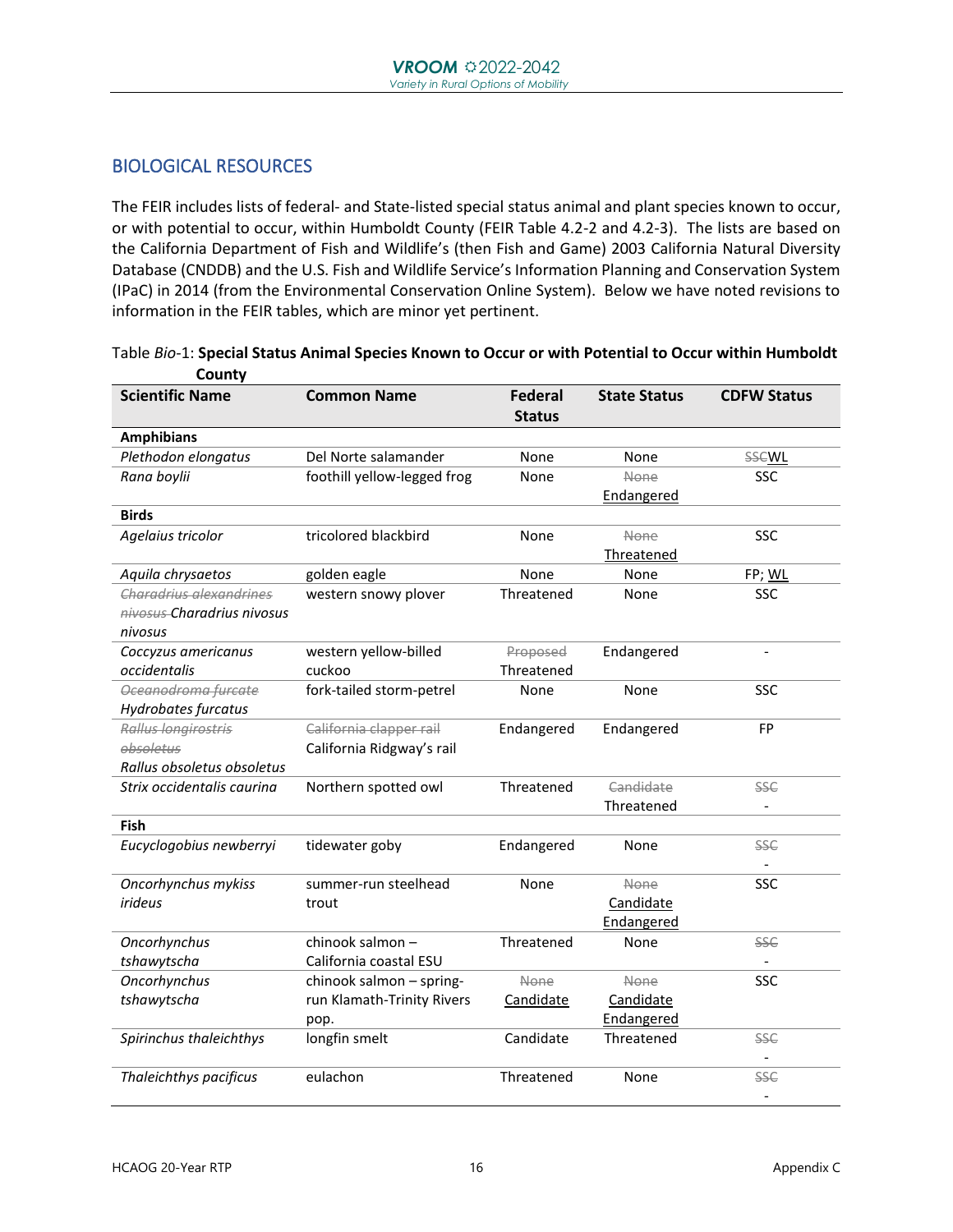*\*Strike-outs and underlined text show updates to the original table (2014 FEIR).* 

| <b>Scientific Name</b>   | <b>Common Name</b>              | <b>Federal</b> | <b>State Status</b> | <b>CA Rare Plant</b> |
|--------------------------|---------------------------------|----------------|---------------------|----------------------|
|                          |                                 | <b>Status</b>  |                     | Rank                 |
| Anomobryum julaceum      | slender silver moss             | None           | None                | 2B.2                 |
|                          |                                 |                |                     | 4.2                  |
| Arctostaphylos canescens | Sonoma canescent                | None           | None                | 18.2                 |
| ssp. sonomensis          | manzanita                       |                |                     | <b>CBR</b>           |
| Astragalus umbraticus    | <b>Bald Mountain milk-vetch</b> | None           | None                | 2B.3                 |
|                          |                                 |                |                     | 2B.2                 |
| Coptis laciniata         | Oregon goldthread               | None           | None                | 2B.2                 |
|                          |                                 |                |                     | 4.2                  |
| Didymodon norrisii       | Norris' beard moss              | None           | None                | 2B.2                 |
|                          |                                 |                |                     | <b>CBR</b>           |
| Eucephalus vialis        | wayside aster                   | None           | None                | 48.2                 |
|                          |                                 |                |                     | <b>CBR</b>           |
| Hemieva ranunculifolia   | buttercup-leaf suksdorfia       | None           | None                | 2B.2                 |
|                          | hemieva                         |                |                     |                      |
| Horkelia sericata        | Howell's horkelia               | None           | None                | 4.3                  |
|                          | silky horkelia                  |                |                     |                      |
| Lupinus constancei       | The Lassics lupine              | None           | None                | 4B.2                 |
|                          |                                 |                | Endangered          | 1B.1                 |
| Mielichhoferia elongate  | elongate copper moss            | None           | None                | 2B.2                 |
|                          |                                 |                |                     | 4.3                  |
| Minuartia decumbens      | The Lassics sandwort            | None           | None                | 1B.2                 |
| Sabulina decumbens       |                                 |                |                     |                      |
| Sedum laxum ssp.         | pale yellow stonecrop           | None           | None                | 4.3                  |
| flavidum                 |                                 |                |                     |                      |
| Sedum flavidum           |                                 |                |                     |                      |
| Sidalcea oregana ssp.    | coast sidalcea                  | None           | None                | 1B.2                 |
| eximia                   | coast checkerbloom              |                |                     |                      |
| Thermopsis gracilis      | slender false lupine            | None           | None                | 4.3                  |
|                          |                                 |                |                     | <b>CBR</b>           |
| Usnea longissimi         | Long-beard lichen               | None           | None                |                      |
|                          | Methuselah's beard lichen       |                |                     | 4.2                  |

Table *Bio*-2: **Special Status Plant Species Known to Occur or with Potential to Occur within Humboldt County**\*\*

*\*Strike-outs and underlined text show updates to the original table (2014 FEIR).* 

*\*\*Only those plants with changes since the 2014 FEIR are listed.* 

*CBR: Considered but rejected. Plants are not removed from the Rare Plant list if they are no longer deemed threated or watch list. They are instead listed as CBR with a cited reason.* 

*California Rare Plant Rank:*

*1A=Presumed Extinct in California*

*1B=Rare, Threatened, or Endangered in California and elsewhere*

*2=Rare, Threatened, or Endangered in California, but more common elsewhere*

*3=Need more information (a Review List)*

*4=Plants of Limited Distribution (a Watch List)* 

The minor changes in the proposed RTP 2021 update:

1) have not changed the nature or scale of the Regional Transportation Plan;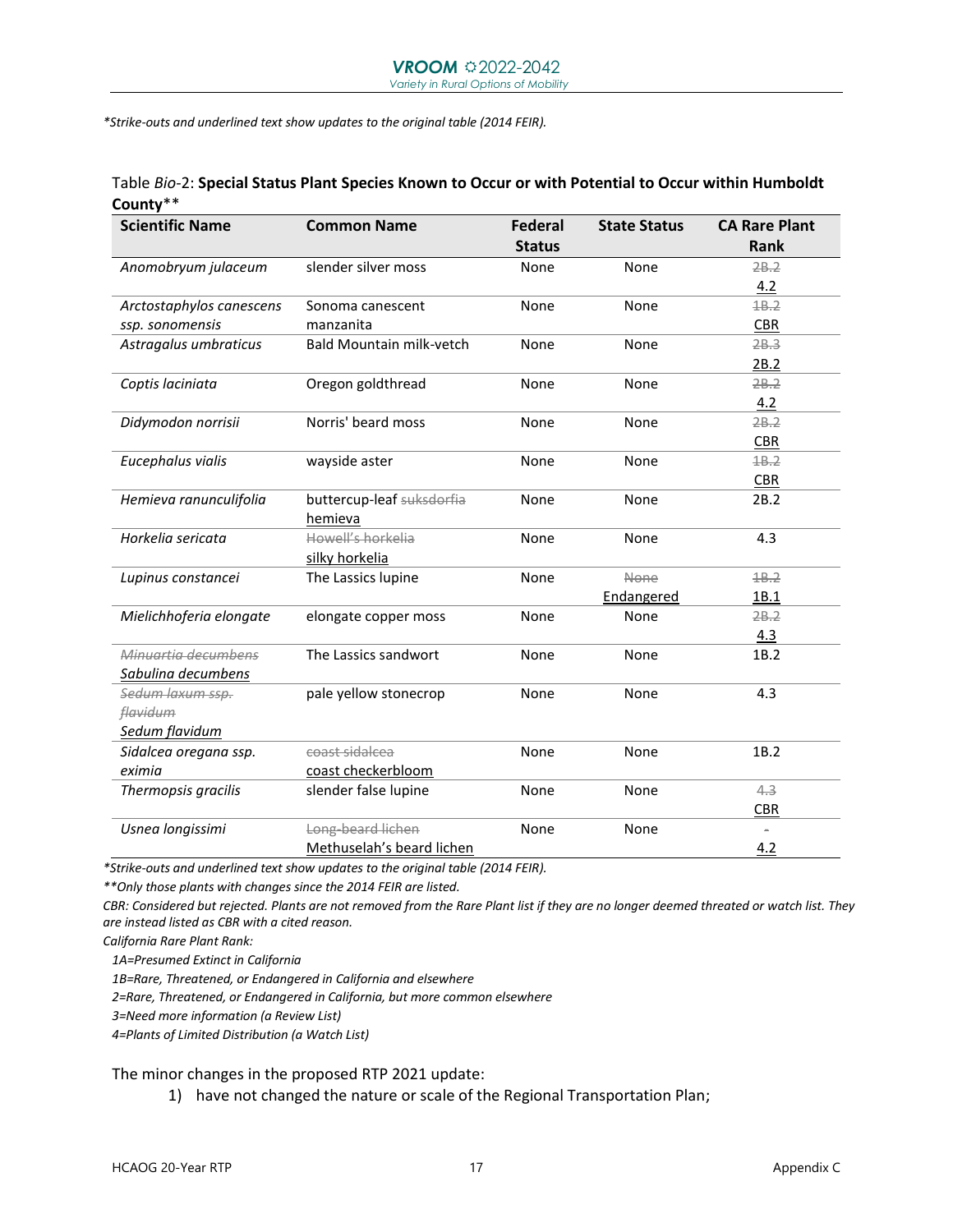- 2) will not result in new or substantially more severe significant environmental effects; and
- 3) are not proposed under environmental conditions or circumstances substantially changed from those analyzed and addressed in the FEIR;

therefore, no additional analysis or discussion of these topics is required. **The determinations for environmental factors for biological resources are the same as stated in the FEIR.** 

#### **Section 15126.2(b): Energy Impacts.**

If analysis of the project's energy use reveals that the project may result in significant environmental effects due to wasteful, inefficient, or unnecessary consumption use of energy, or wasteful use of energy resources, the EIR shall mitigate that energy use. This analysis should include the project's energy use for all project phases and components, including transportation-related energy, during construction and operation. In addition to building code compliance, other relevant considerations may include, among others, the project's size, location, orientation, equipment use and any renewable energy features that could be incorporated into the project. (Guidance on information that may be included in such an analysis is presented in Appendix F.) This analysis is subject to the rule of reason and shall focus on energy use that is caused by the project. This analysis may be included in related analyses of air quality, greenhouse gas emissions, transportation, or utilities in the discretion of the lead agency.

#### **ENERGY**

In 2019, the Governor's Office of Planning and Research (OPR) and the California Natural Resources Agency made several updates to the CEQA Guidelines. In an effort to clarify the required analysis for energy resources, they added subdivision (b) (see sidebar) to Section 15126.2. As well, they added a new resource section to Appendix G. Section VI. Energy, which now asks:

Would the project:

- a) Result in potentially significant environmental impact due to wasteful, inefficient, or unnecessary consumption of energy resources, during project construction or operation?
- b) Conflict with or obstruct a state or local plan for renewable energy or energy efficiency?

The use of energy, particularly as it relates to greenhouse gas emissions, was discussed in portions of the 2013/14 FEIR. However, energy was not directly discussed or analyzed as a separate resource. As such, a brief discussion of the RTP 2021 update's use of energy is provided below.

*Would the project result in potentially significant environment impact due to wasteful, inefficient, or unnecessary consumption of energy resources, during project construction or operation?*

One of the primary goals of the RTP 2021 update is to reduce the transportation sector's levels of greenhouse gas emissions and create a mode shift to walking, biking, and transit. The plan also encourages development of zero-emission vehicle infrastructure such as additional electric charging stations and hydrogen fueling stations as well as encourages planning for and building communities that reduce the need to drive, such as through infill development and other programs. This mode shift away from driving will inherently reduce the amount of energy utilized for transportation.

Additionally, the majority of projects listed are to rehabilitate existing infrastructure rather than create new infrastructure. While some new roadways or travel paths may be created as a result of the RTP, by focusing on revitalizing existing roads and pathways, the plan decreases the high energy cost of establishing a substantial amount of new roadways and other travel pathways. As such, impacts related to the wasteful, inefficient, or unnecessary consumption of energy resources, during project construction or operation, will be **less than significant**.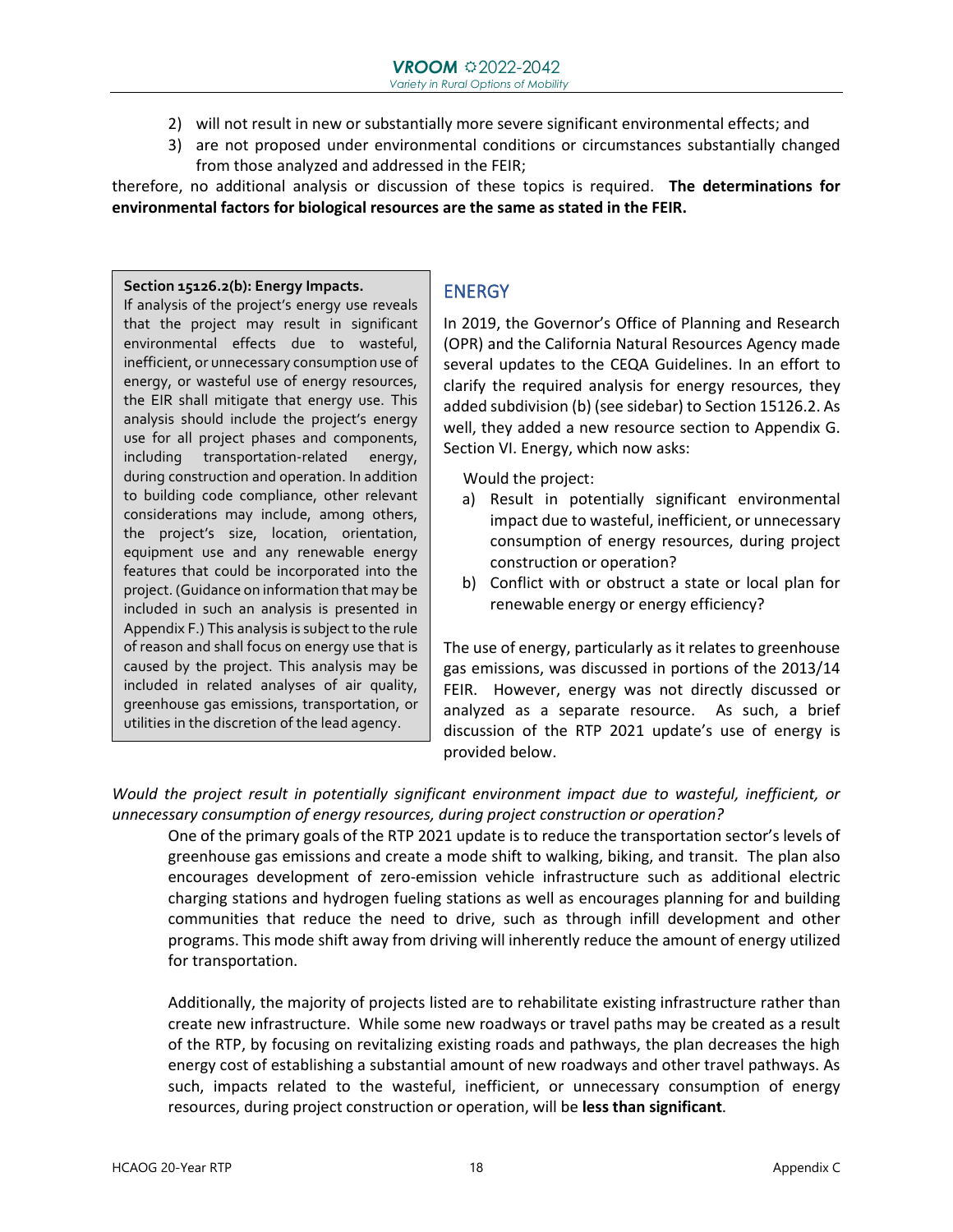*Would the project conflict with or obstruct a state or local plan for renewable energy or energy efficiency?* The RTP 2021 update refers to several related plans including the Caltrans District 1 "Climate Change Vulnerability Assessment and Pilot Study," the "California Transportation Plan 2050," and the California "Climate Action Plan for Transportation Infrastructure." These plans, along with many others, were taken into consideration when developing the goals and policies included in the RTP 2021 update. As the RTP 2021 update considered several plans related to renewable energy and energy efficiency, and since the RTP 2021 update encourages more active transportation and use of public transportation rather than passenger vehicles, there will be **no impacts** related to conflicts with state or local plans for renewable energy or energy efficiency.

Based on the above analysis the changes in the proposed RTP 2021 update:

- 1) have not changed the nature or scale of the Regional Transportation Plan;
- 2) will not result in new or substantially more severe significant environmental effects; and
- 3) are not proposed under environmental conditions or circumstances substantially changed from those analyzed and addressed in the FEIR;

therefore, no additional analysis or discussion of these topics is required. **Impacts related to energy resources will not require any additional mitigation and will be less than significant.**

#### GREENHOUSE GAS EMISSIONS/CLIMATE CHANGE

Governor Jerry Brown, in 2015, established a California target to reduce greenhouse gas emissions to 40 percent below 1990 levels by 2030 (Executive Order B-30-15, April 29, 2015). Then, in September 2016, Governor Brown signed Senate Bill 32 (Pavley) and Assembly Bill 197 (Garcia), which codified the 2030 target. The target is a mid-target for the State reaching the ultimate goal of the California Global Warming Solutions Act of 2006 (AB 32), which is to reduce emissions to 80 percent below 1990 levels by 2050. The state was able to reach its target of returning to 1990 levels four years earlier than mandated and is currently implementing strategies from the 2017 Scoping Plan to further reduce GHG emissions (CARB 2021a).

Two different pieces of legislation were adopted in 2018 that furthered California's commitment to reducing GHGs. Senate Bill 100 (De León) established a state goal of 100% clean electricity goal by 2045 and advanced the Renewables Portfolio Standard to 50% by 2025 and 60% by 2030. Then Executive Order B-55-18 directed the state to achieve carbon neutrality no later than 2045 and achieve and maintain net negative emissions thereafter.

To comply with California's climate bills and executive orders, State agencies must take climate change into account for planning and investment decisions. Foremost among State agencies, the California Air Resources Board (CARB) must develop strategies to reduce GHG emissions, which they did in the *2017 Climate Change Scoping Plan Update—The Proposed Strategy for Achieving California's 2030 Greenhouse Gas Target* (CARB 2017)*.* As reiterated in the *2017 RTP Guidelines for RTPAs*, State agencies should use the following principals as guidance:

- Give priority to actions that both build climate preparedness and reduce GHG emissions;
- Where possible, take flexible and adaptive approaches to prepare for uncertain climate impacts;
- Actions should protect the state's most vulnerable populations; and,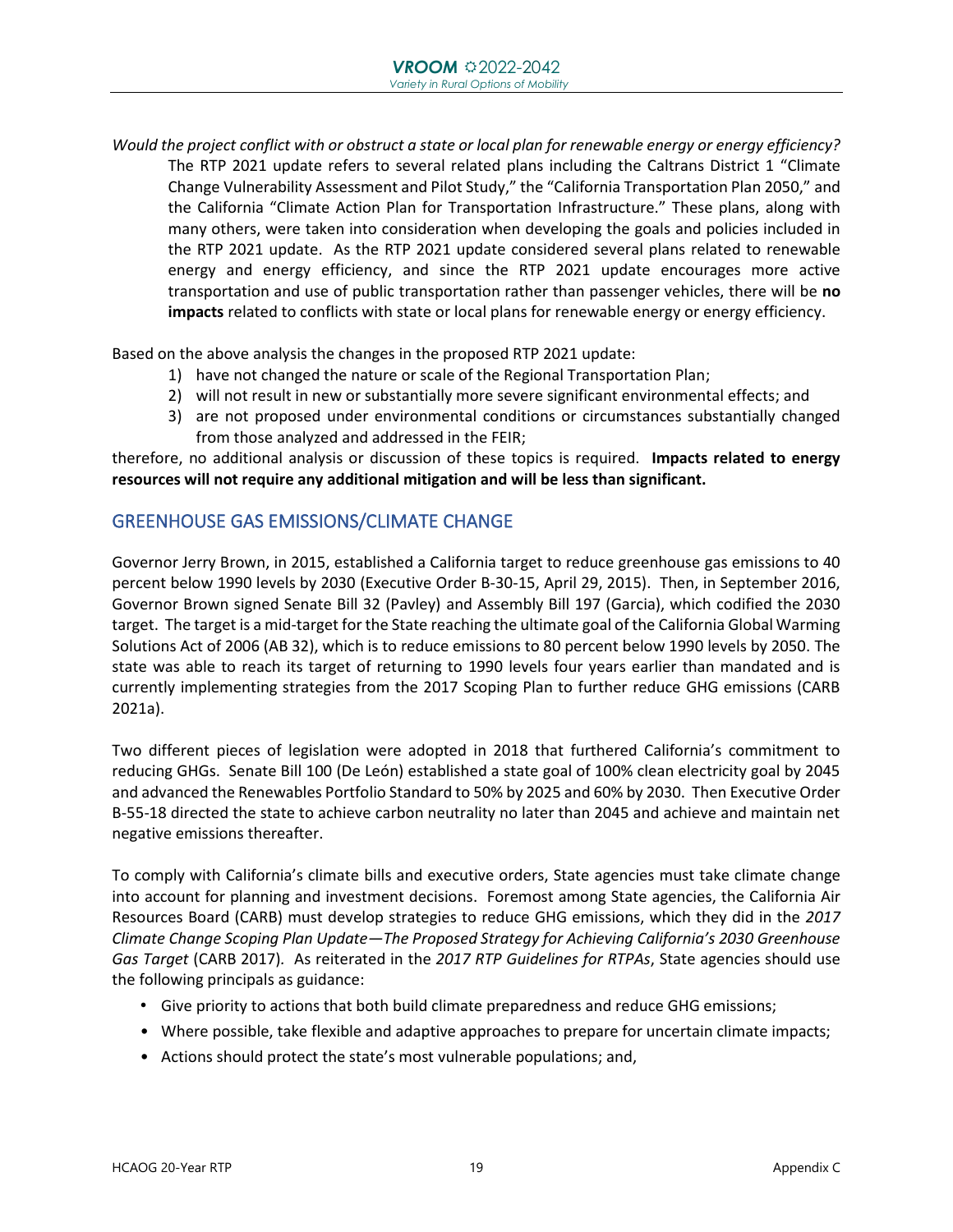• Prioritize natural infrastructure solutions (e.g., flood plain and wetlands restoration or preservation, combining levees with restored natural systems to reduce flood risk, and urban tree planning to reduce high heat days) (as defined in Public resources code 71154(c)(3)).

State agencies must also employ full life-cycle cost accounting to evaluate and compare infrastructure investments and alternatives.

The "California Greenhouse Gas Inventory 2000-2019," 2021 edition, offers updated data from what was available in 2014 and 2017. In it, CARB reports:

- In 2019, statewide emissions of  $CO<sub>2</sub>$  from routine emitting activities declined 7.2 million metric tons of CO2 equivalent (MMTCO2e) from 2018 levels; statewide emissions have decreased since peak levels in 2004 and dropped below the 2020 GHG limit in 2016.
- Per capita GHG emissions in California have dropped from a 2001 peak of 14.0 tonnes per person to 10.5 tonnes per person in 2019, a 25% decrease.
- The transportation sector remains the largest source of GHG emissions in the state, accounting for 40% of the inventory in 2019 and saw a reduction of 3.5 MMTCO2e from 2018.
- Emissions from the electric power sector comprise 14% of 2019 statewide GHG emissions and continue to decline due to growing zero-GHG energy generation sources.
- Emissions from the industrial sector in 2019 decreased about 1 MMTCO2e from 2018 and the residential sector increased about 2.4 MMTCO2e from 2018 to 2019 due to an increase in natural gas usage.
- Emissions from the remaining sectors have remained relatively constant. (CARB 2021b)

The Intergovernmental Panel on Climate Change's (IPCC's) *Sixth Assessment Report* (currently being drafted) includes projected changes in the global climate system according to different levels of future GHG emissions. Although the range of temperature changes have not substantially changed from what is reported in the 2014 FEIR (based on a 2007 IPCC report), the minimum increases under most scenarios appears to have increased substantially:

The increase of global mean surface temperature by the end of the 21st century (2081– 2100) relative to 1986–2005 is likely to be 1.0°C to 1.8°C under a stringent mitigation scenario (SSP1-1.9); 1.3°C to 2.4°C or 2.1°C to 3.5°C under two respective intermediate scenarios(SSP1-2.6 and SSP2-4.5); and 2.8°C to 4.6°C or 3.3°C to 5.7°C under two very high GHG emission scenarios (SSP3-7.0 and SSP5-8.5) ("Climate Change 2021: The Physical Science Basis IPCC 2021).

Other summary points from the *IPCC Sixth Assessment Report* are:

- It is unequivocal that human influence has warmed the atmosphere, ocean and land. Widespread and rapid changes in the atmosphere, ocean, cryosphere and biosphere have occurred.
- Human influence is *very likely* the main driver of the global retreat of glaciers since the 1990s and the decrease in Arctic sea ice area between 1979–1988 and 2010–2019 (about 40% in September and about 10% in March).
- Over the period 1901 to 2018, global mean sea level rose by 0.20 [0.15 to 0.25] m. The average rate of sea level rise was 1.3  $[0.6 \text{ to } 2.1]$  mm  $\text{yr}^{-1}$  between 1901 and 1971,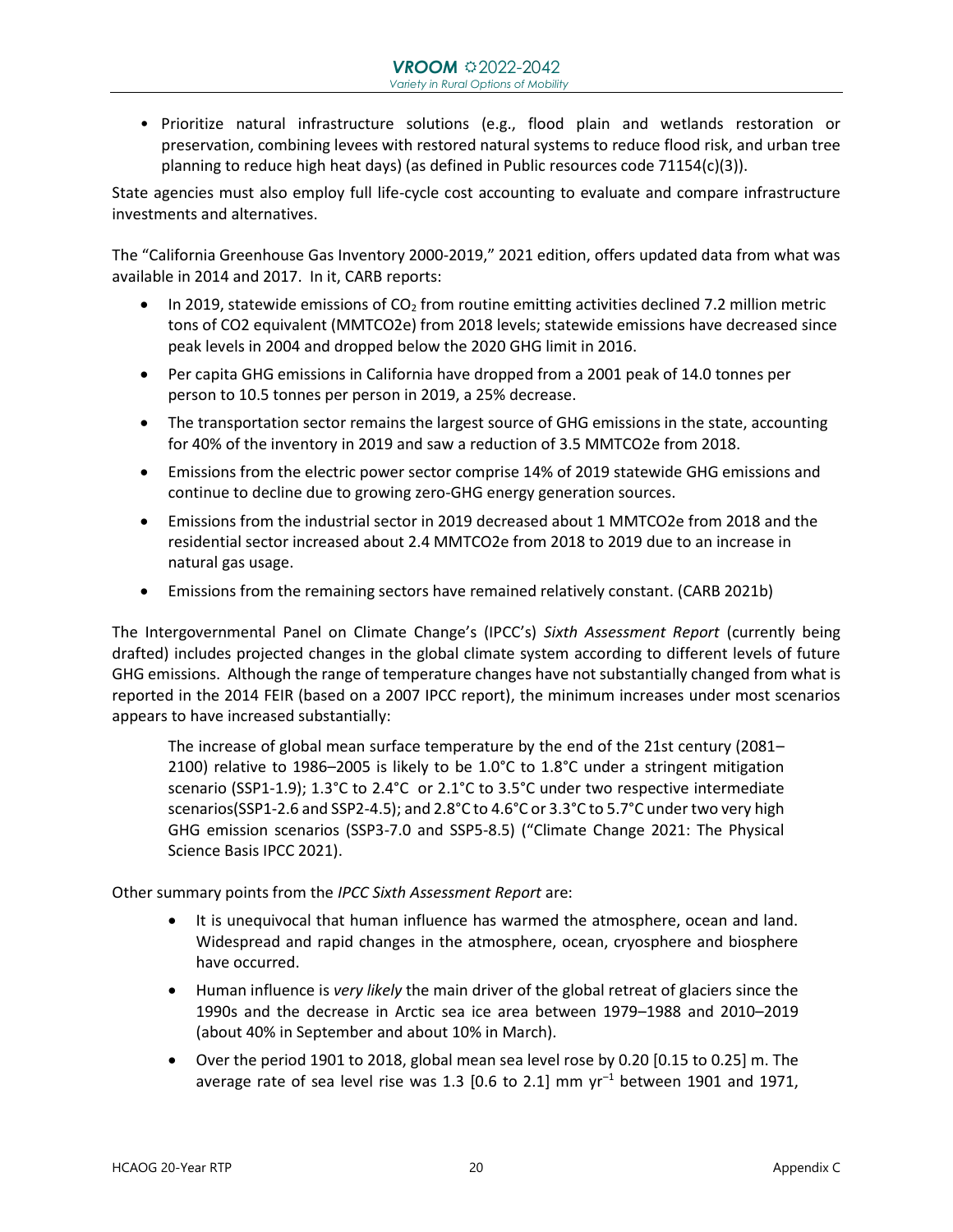increasing to 1.9 [0.8 to 2.9] mm  $yr^{-1}$  between 1971 and 2006, and further increasing to 3.7 [3.2 to 4.2] mm yr–<sup>1</sup> between 2006 and 2018 (*high confidence*).

- It is *virtually certain* that hot extremes (including heatwaves) have become more frequent and more intense across most land regions since the 1950s, while cold extremes (including cold waves) have become less frequent and less severe, with high confidence that human-induced climate change is the main driver of these changes.
- In 2019, atmospheric carbon dioxide concentrations were higher than at any time in at least 2 million years (*high confidence*), and concentrations of methane and nitrous oxide were higher than at any time in at least 800,000 years (*very high confidence*) (IPCC 2021)

The 2014 FEIR and 2017 Addendum summarize regional planning efforts related to climate change. Other recent local planning include, but are not limited to:

- The County has been working with local jurisdictions to create a Regional Qualified Climate Action Plan that includes target reduction levels for each city within Humboldt County. The plan will also include multiple implementation programs to help reach target levels. Adoption is anticipated in 2022.
- Redwood Coast Energy Authority (RCEA) updated their comprehensive action plan in 2019. Now known as "RePower Humboldt," the plan seeks to reach 100% zero-carbon electricity for Humboldt County by 2030.
- Humboldt County adopted a resolution in 2018 declaring support for the Paris Agreement and establishing a goal of 100% renewable energy for the County of Humboldt's operations.

The FEIR discusses that the 2014 RTP would reduce per capita GHG emissions from 2013 by 14 percent, and that the full set of projects and policies are designed to align transportation planning to reduce VMT and transportation-related GHG emissions.

The 2017 Update included a new element titled "Global Climate Crisis" which had separate goals and policies related to reducing transportation related climate impacts.

In late 2020, community members urged HCAOG to identify more meaningful and proactive actions to address climate change. The HCAOG Board responded by forming an ad-hoc Regional Transportation Plan (RTP) Greenhouse Gas Targets Committee to draft emissions-reduction targets to incorporate into *VROOM*. The Committee, along with public stakeholders who participated actively, drafted targets and performance measures. The Board approved the Committee's recommendations, which are now VROOM's Safe and Sustainable Transportation (SST) Targets. (The full table of targets is in Chapter 2, Renewing Our Communities.) HCAOG will apply the SST Targets to measure the progress that VROOM 2022-2042's projects and programs make towards regional goals to:

- reduce regional VMT
- increase transit ridership
- transition to zero-emission fleets
- improve accessibility through better land use
- achieve zero pedestrian and bicyclist fatalities, and
- increase active transportation education

The changes in the proposed RTP 2021 update: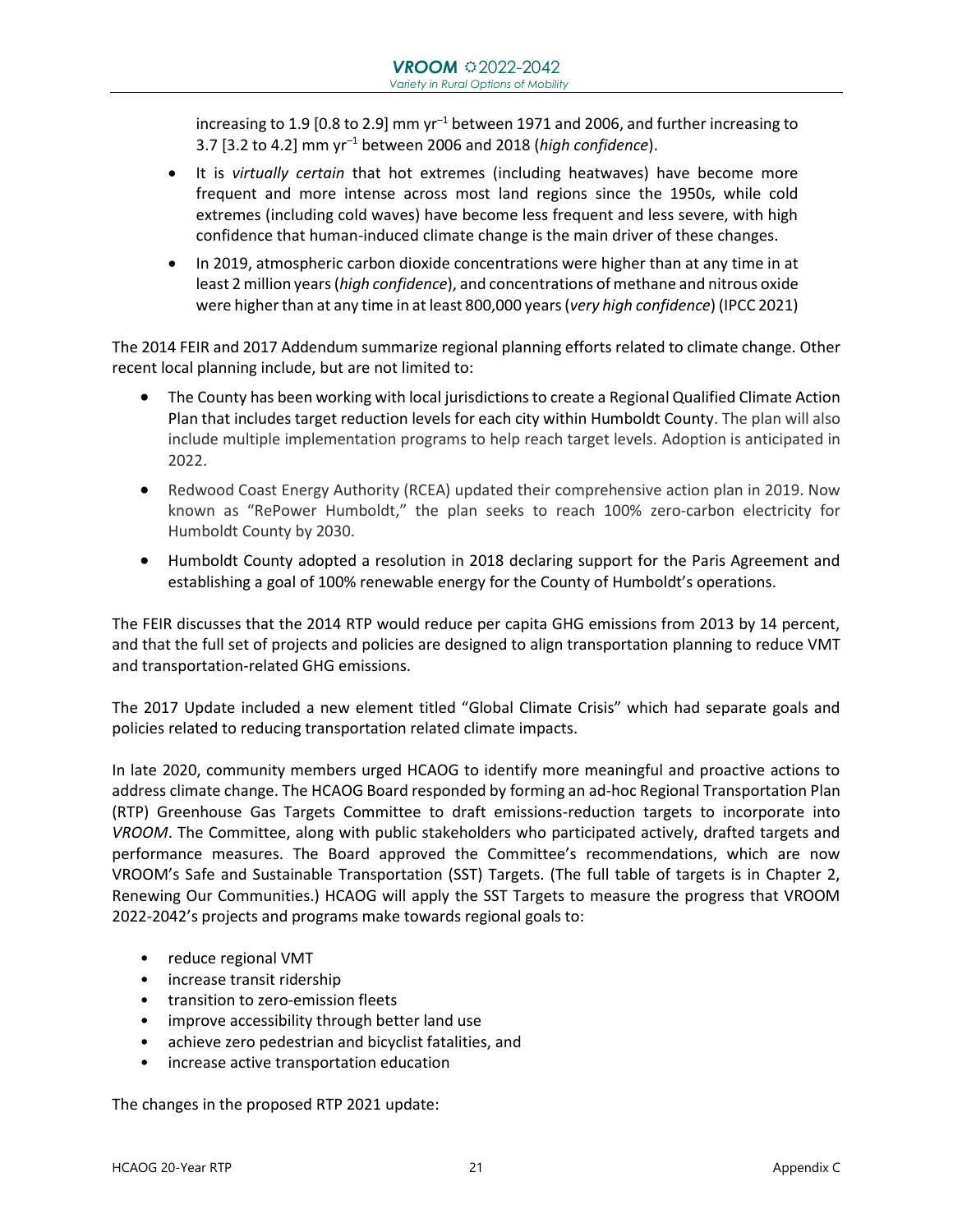- 1) have not changed the nature or scale of the Regional Transportation Plan;
- 2) will not result in new or substantially more severe significant environmental effects; and
- 3) are not proposed under environmental conditions or circumstances substantially changed from those analyzed and addressed in the FEIR;

therefore, no additional analysis or discussion of these topics is required. **The determinations for GHG emissions/climate change environmental factors are the same as stated in the FEIR.** 

#### TRANSPORTATION & CIRCULATION

As noted in the 2017 Addendum, the criteria for analyzing transportation impacts, as it relates to complying with CEQA, has gone through major shifts on account of the passage, in September 2013, of Senate Bill 743 (Steinberg). This legislation mandates that a proposed project's impact on auto delay, level of service (LOS), or similar measures of vehicular capacity or traffic congestion, cannot be a basis for determining a significant adverse impact (nor can parking capacity be a basis for adverse impacts within infill areas where frequent transit service is provided nearby). As such, CEQA analysis can no longer be based on LOS but instead must consider vehicle miles traveled (VMT).

As of January 2020, lead agencies must adhere to Section 15064.3: Determining the Significance of Transportation Impacts, which states in part:

Generally, vehicle miles traveled is the most appropriate measure of transportation impacts. For the purposes of this section, "vehicle miles traveled" refers to the amount and distance of automobile travel attributable to a project. Other relevant considerations may include the effects of the project on transit and non-motorized travel. Except as provided in subdivision  $(b)(2)$ ... (regarding roadway capacity), a project's effect on automobile delay shall not constitute a significant environmental impact.

A lead agency has discretion to choose the most appropriate methodology to evaluate a project's vehicle miles traveled, including whether to express the change in absolute terms, per capita, per household or in any other measure. A lead agency may use models to estimate a project's vehicle miles traveled, and may revise those estimates to reflect professional judgment based on substantial evidence. Any assumptions used to estimate vehicle miles traveled and any revisions to model outputs should be documented and explained in the environmental document prepared for the project.

In anticipation of updated legislation regarding transportation impacts, in the 2014 FEIR, HCAOG veered away from LOS and used VMT, per capita VMT, and vehicle hours travelled (VHT) as the performance indicators to determine potential impacts to the overall regional transportation system. This was consistent with the performance indicators established by the RTP 2013/14 Update, which have remained the same in the proposed RTP 2021 update.

Additionally, the FEIR used the criteria for determining transportation and circulation impacts based in part on the CEQA Guidelines environmental checklist. It also used performance measures established by HCAOG, which added the following thresholds for significant impacts:

- A change in air traffic patterns, including either an increase in traffic levels or a change in location that results in substantial safety risks;
- Substantially increase hazards due to a design feature (e.g., sharp curves or dangerous intersections) or incompatible uses (e.g., farm equipment); or
- Result in inadequate emergency access.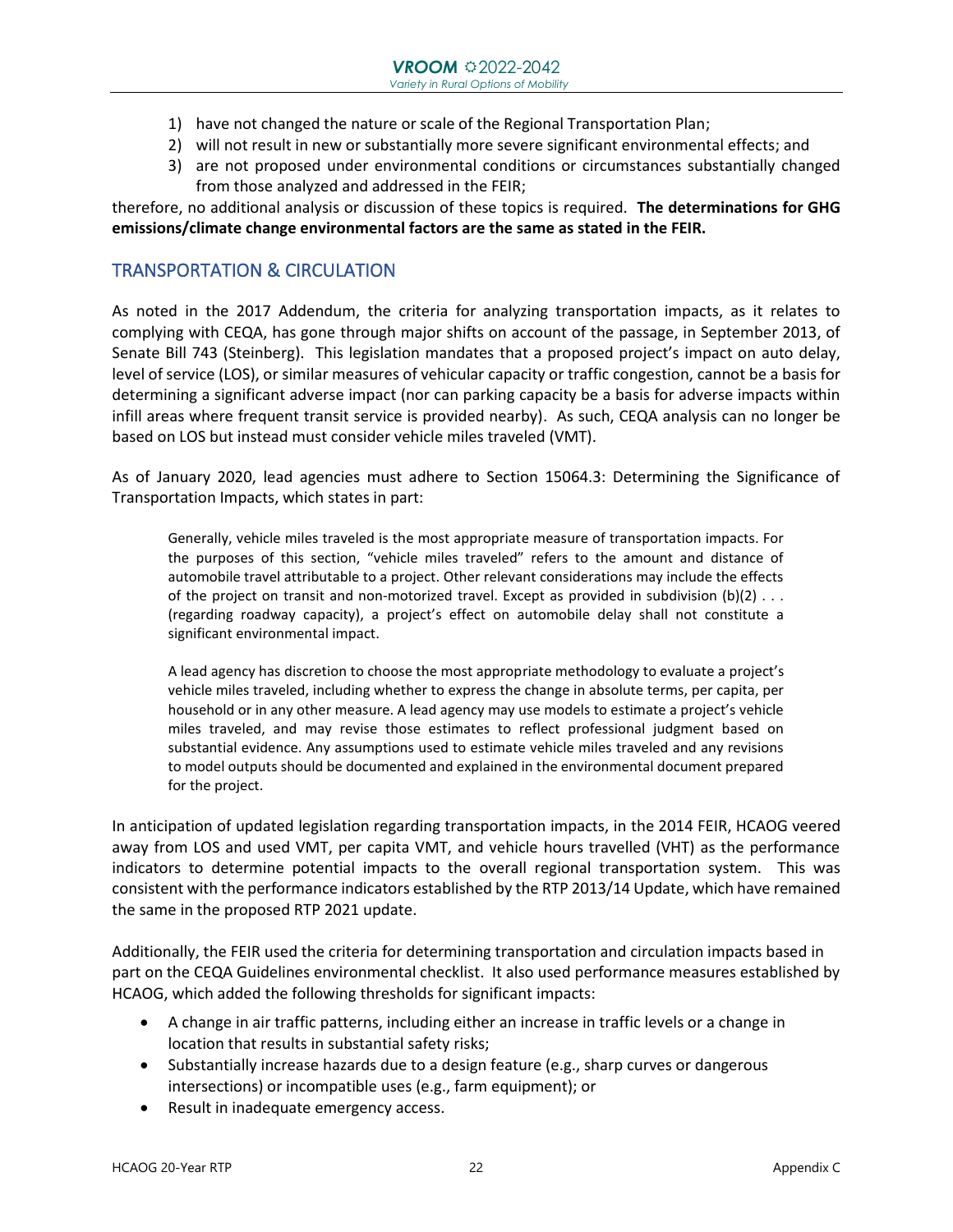The RTP 2021 update includes new proposed projects, as well as deletes some projects because they have been accomplished (mostly in the Complete Streets Element). It also includes policies related to decreasing overall VMTs by encouraging infill and multi-modal transportation as noted in Table *Renew*-3 – Safe and Sustainable Transportation Targets. These targets include a mode shift to 40% alternative transportation by 2050, reducing VMT per capita 25% by 2030, and encouraging development in areas that are highly connected so that residents may reach everyday destinations safely, comfortably, and conveniently without the use of a personal vehicle. All of these strategies would help reduce overall VMTs in the County and result in limited transportation resource impacts.

The new proposed projects do not change the overall scope or nature of projects as adopted in the 2013/14 RTP (See herein the Tables *Projects*-1 through 4 for all new proposed projects). None conflict with applicable adopted transportation plans; none are related to air traffic patterns; projects listed in the Complete Streets Element aim to design and deliver projects that will decrease hazards; none propose design concepts that would hinder existing emergency access; and transit projects consist of capital projects (e.g. purchasing new fleet inventory) and new transit service.

The changes in the proposed RTP 2021 update:

- 1) have not changed the nature or scale of the Regional Transportation Plan;
- 2) will not result in new or substantially more severe significant environmental effects; and
- 3) are not proposed under environmental conditions or circumstances substantially changed from those analyzed and addressed in the FEIR;

therefore, no additional analysis or discussion of these topics is required. **The determinations for environmental factors for transportation and circulation are the same as stated in the FEIR.**

#### TRIBAL CULTURAL RESOURCES

On September 25, 2014, Assembly Bill No. 52 was signed into law which requires lead agencies to consult with affected tribal entities during the environmental review process and that tribal cultural resources be separated from paleontological resources during environmental analysis. However, this consultation process only applies to new CEQA processes and as such is not required for this Addendum. In September 2016, changes to the CEQA guidelines went into effect that added tribal cultural resources to Appendix G. Section XVIII of Appendix G asks the following:

Would the project cause a substantial adverse change in the significance of a tribal cultural resource, defined in Public Resources Code section 21074 as either a site, feature, place, cultural landscape that is geographically defined in terms of the size and scope of the landscape, sacred place, or object with cultural value to a California Native American tribe, and that is:

- a) Listed or eligible for listing in the California Register of Historical Resources, or in a local register of historical resources as defined in Public Resources Code section 5020.1(k), or;
- b) A resource determined by the lead agency, in its discretion and supported by substantial evidence, to be significant pursuant to criteria set forth in subdivision (c) of Public Resources Code Section 5024.1. In applying the criteria set forth in subdivision (c) of Public Resources Code Section 5024.1, the lead agency shall consider the significance of the resource to a California Native American tribe.

The 2013/14 FEIR assessed cultural resources as part of the Initial Study conducted for the project. It was determined that since RTP policies encourage the rehabilitation of existing infrastructure over construction of new infrastructure, and as the majority of proposed projects would take place in already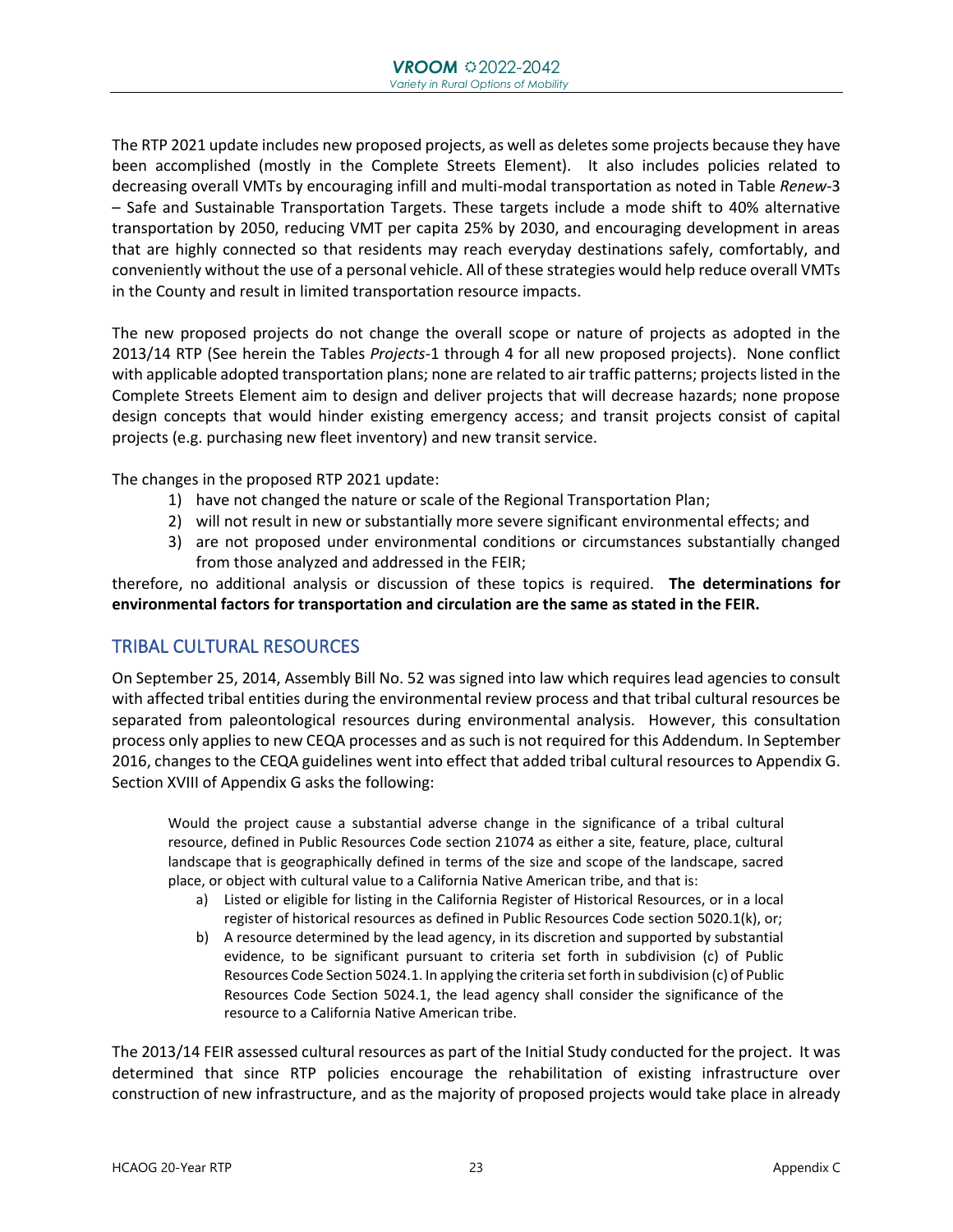disturbed areas, that impacts to cultural resources would be less than significant with mitigation incorporated and no further analysis was warranted. Tribal cultural resources (as defined above) are differentiated from other cultural resources in that they are typically unknown unless tribes are consulted on a site by site basis. This consultation would take place during project level CEQA analysis, not at the programmatic level.

Though not a required element under RTP guidelines, HCAOG has included a Tribal Transportation chapter in the RTP since 2008. Updates to the Tribal Transportation element include three new policies: 1) Support formation of a tribal joint powers authority to apply for a seat on the HCAOG Board, 2) Support for Caltrans' initiative to re-name discriminatory transportation assets, and 3) Support for legislation to amend the Streets and Highways Code (SHC-94) to remove the limited waiver of sovereign immunity, which has proven to be a barrier to execute contracts on tribal lands.

Additionally, the new Renewing Our Communities chapter includes the following equity policy and actions:

#### **POLICY EQUITY-1 Land Acknowledgement:**

- HCAOG benefits from using office space and Board meeting space in Eureka, which is unceded ancestral land of the Wiyot. HCAOG will work to secure a stable funding source with which to contribute to the voluntary Wiyot Honor Tax in order to monetarily compensate the Wiyot Tribe for this benefit. If HCAOG cannot access any governmental fund that allows this type of expenditure, HCAOG will advocate for policy that creates funds that allow this as an eligible use.
- Begin HCAOG Board meetings and workshops with a verbal indigenous-land acknowledgement.

The policies and projects included as part of the RTP 2021 Update are consistent with those originally proposed and analyzed as part of the 2013/14 FEIR and further strengthen and acknowledge Tribal partnerships. As such, it is not anticipated that plan updates will result in new or substantially more severe significant environmental effects to tribal cultural resources than what was analyzed in the FEIR.

The changes in the proposed RTP 2021 update:

- 1) have not changed the nature or scale of the Regional Transportation Plan;
- 2) will not result in new or substantially more severe significant environmental effects; and
- 3) are not proposed under environmental conditions or circumstances substantially changed from those analyzed and addressed in the FEIR;

therefore, no additional analysis or discussion of these topics is required. **The determinations for environmental factors for tribal cultural resources are the same as stated in the FEIR under cultural resources.**

#### **WILDFIRE**

Senate Bill No. 1241, filed with the Secretary of State on September 13, 2012, covered a range of topics related to fire hazards. Part of the bill required updates to CEQA in order to address fire hazard impacts for projects in state responsibility areas and very high fire hazard severity zones. In response to this, CEQA Guidelines Appendix G was updated in December 2018 to include Section XX: Wildfire which as of 2021 asks:

If located in or near state responsibility areas or lands classified as very high fire hazard severity zones, would the project: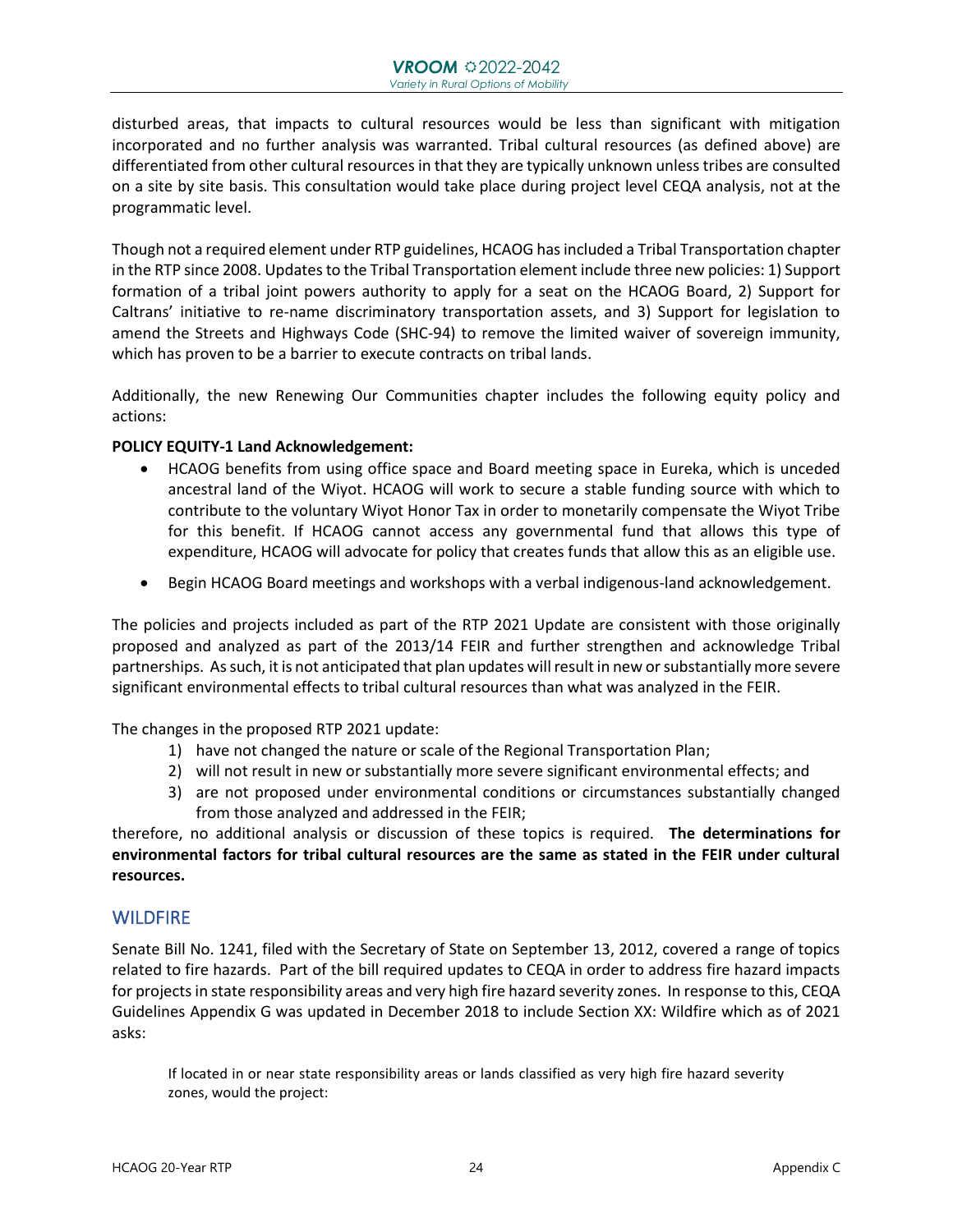- a) Substantially impair an adopted emergency response plan or emergency evacuation plan?
- b) Due to slope, prevailing winds, and other factors, exacerbate wildfire risks, and thereby expose project occupants to, pollutant concentrations from a wildfire or the uncontrolled spread of a wildfire?
- c) Require the installation or maintenance of associated infrastructure (such as roads, fuel breaks, emergency water sources, power lines or other utilities) that may exacerbate fire risk or that may result in temporary or ongoing impacts to the environment?
- d) Expose people or structures to significant risks, including downslope or downstream flooding or landslides, as a result of runoff, post-fire slope instability, or drainage changes?

Potential project effects regarding wildfires were not assessed as part of the 2013/14 FEIR or the 2017 Addendum. As such, a brief analysis is provided below.

#### **Humboldt County Wildfire Fire Hazards Overview**

Humboldt County exhibits extreme diversity in its potential for destructive wildland fire, ranging in severity classification from nil to very high based on the wildfire hazard severity zone map prepared by CALFIRE. The map generally reflects a moderate to high rating on the western portions of the County where the fuel potential is high but the climate is damp. The very high ratings are generally in the drier, eastern portions of the County or in very steep terrain. The areas not prone to fire risk are concentrated in coastal and estuary lands (County of Humboldt, 2017a). The "2013 Humboldt County Community Wildfire Protection Plan" updated the "2006 Master Fire Protection Plan," and provides a risk assessment of fire related hazards within the County.

The State Responsibility Area (SRA) is defined in California Public Resources Code §4125 – 4127 as lands in which the financial responsibility for preventing and suppressing wildland fire resides with the state. In general, SRA lands contain trees producing, or capable of producing, forest products; timber, brush, undergrowth, grass, whether of commercial value or not, which provide watershed protection for irrigation or for domestic or industrial use; or lands in areas which are principally used, or are useful for, range or forage purposes. Preventing and suppressing fires is the responsibility of the state within SRA. Approximately 71 percent of Humboldt County is classified as SRA, 26 percent is federal responsibility area (land managed by the federal government, such as Six Rivers National Forest, or tribal land), and 3 percent is local responsibility area. Local responsibility areas include all incorporated cities as well as the Eel River bottoms and bottom lands within the greater Humboldt Bay area (County of Humboldt, 2017a).

#### *Would the project substantially impair an adopted emergency response plan or emergency evacuation plan?*

As proposed, the projects and polices included in the RTP 2021 update are geared towards increasing mobility throughout the County by improving transportation corridors and providing additional transportation options for area residents. This includes improving transportation options for all individuals in the event of emergency evacuations. The RTP 2021 Emergency Transportation Element includes goals and polices to improve emergency preparedness such as:

**Policy Emergency-1:** HACOG will support and collaborate in reviewing and updating emergency plans to address transportation resources available in all phases of disasters; prevention, preparedness, response, recovery, and mitigation.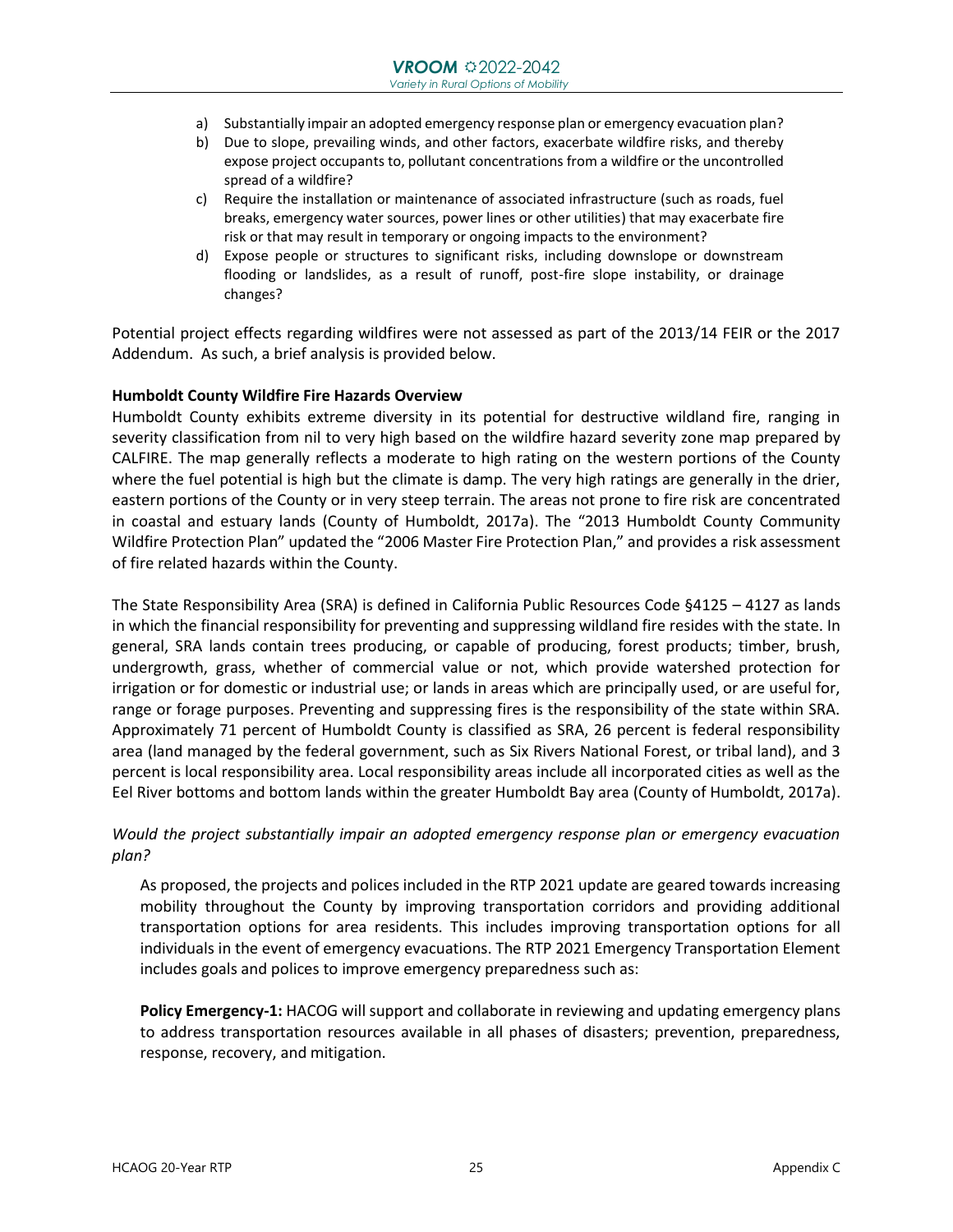**Policy Emergency-4:** HCAOG supports region-wide, multi-agency planning, training, and equipment acquisition for emergency preparedness and resiliency. HCAOG and the public transit operators should work with the County Office of Emergency Services to develop a collaborative, effective role in disaster preparedness and response.

Based on the inclusion of these policies and the proposed improvements to regional transportation networks that would aid in area preparedness and resiliency in the event of emergency situations, there would be **no impact** to any emergency response plan or emergency evacuation plan.

#### *Due to slope, prevailing winds, and other factors, exacerbate wildfire risks, and thereby expose project occupants to, pollutant concentrations from a wildfire or the uncontrolled spread of a wildfire?*

The proposed projects and policies are focused on area transportation networks in previously developed areas and do not include housing or other development projects that may be subject to wildfire risks. As such, there will be **no impact** that would exacerbate wildfire risks due to slope, prevailing winds, or other factors.

#### *Require the installation or maintenance of associated infrastructure (such as roads, fuel breaks, emergency water sources, power lines or other utilities) that may exacerbate fire risk or that may result in temporary or ongoing impacts to the environment?*

The RPT 2021 update includes projects and policies aimed at revitalizing current infrastructure and improving transportation networks throughout the County. While the majority of these projects will not involve installation of infrastructure that may exacerbate wildfire, a proposed new hydrogen fueling station located in Eureka may have associated fire risks. The Humboldt Transit Authority (HTA), In an effort to promote alternative sources of fuel, is proposing to use hydrogen-powered buses for some of its regular transit routes. This would require installing a hydrogen fueling station at the main maintenance yard located at 2137 2nd Street in Eureka. HTA stores other fuels at this site, including gasoline and propane which are equally as dangerous as hydrogen fuel. Research has shown that even "large hydrogen releases in refueling areas… did not generate hydrogen flames that are likely to spread to flammable materials" (USDOT 2010). Additionally, as the yard is located in a developed area of downtown Eureka in proximity to Humboldt Bay, it is unlikely that a fire originating at this location would lead to wildfire. As such, impacts to wildfire from the use of hydrogen fueling and hydrogen fueled busses are expected to be less than significant.

Due to the nature of the policies and projects included as part of the RTP 2021 update, impacts related to installation and maintenance of infrastructure that may exacerbate fire risks or that may result in temporary or ongoing impacts to the environment will be **less than significant**.

#### *Expose people or structures to significant risks, including downslope or downstream flooding or landslides, as a result of runoff, post-fire slope instability, or drainage changes?*

The projects and policies included in the RTP 2021 update primarily relate to rehabilitating existing transportation infrastructure or acquiring zero emission vehicles for public transportation and government use. Any construction projects that take place as a result of the RTP 2021 update must adhere to current construction practices related to stormwater and slope stability. While each project will undergo separate permitting and likely additional environmental review, based on current best management practices and already develop nature of project areas, impacts that may expose people or structures to significant risks from downslope or downstream flooding or landslides, as a result of runoff, post-fire slope instability, or drainage changes will be **less than significant**.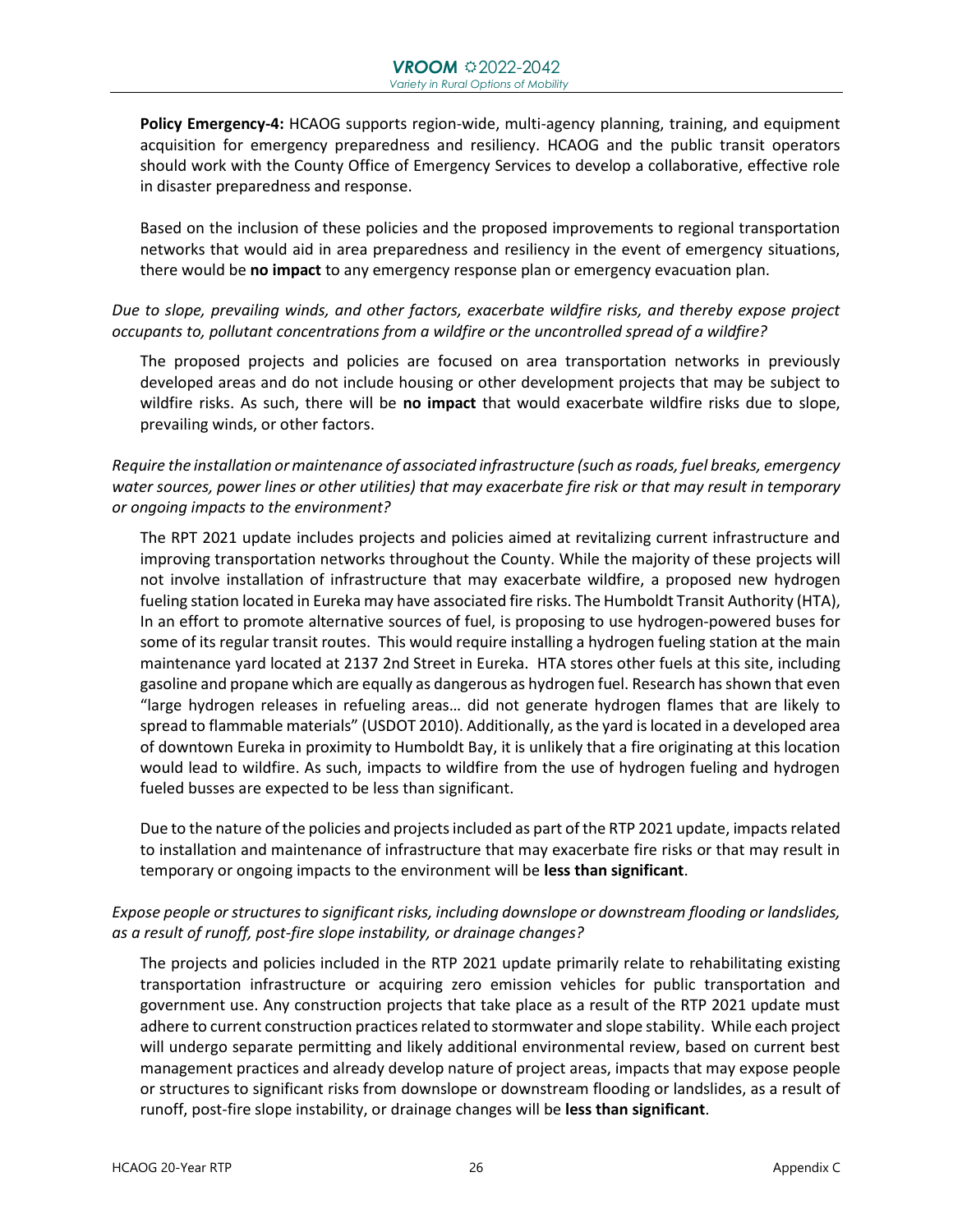Based on the above analysis the changes in the proposed RTP 2021 update:

- 1) have not changed the nature or scale of the Regional Transportation Plan;
- 2) will not result in new or substantially more severe significant environmental effects; and
- 3) are not proposed under environmental conditions or circumstances substantially changed from those analyzed and addressed in the FEIR;

therefore, no additional analysis or discussion of these topics is required. **Impacts related to wildfire hazards will not require any additional mitigation and will be less than significant.**

#### LONG-TERM EFFECTS

An EIR must address a proposed project/plan's potential irreversible effects and growth-inducing impacts. Irreversible effects (*CEQA Guidelines* Section 15126(e)) mean irreversible environmental changes such as consuming expend or demolishing significant resources, particularly nonrenewable natural resources and irreplaceable cultural or historical resources. Significantly altering a natural resource through development, urbanization, and the like is also considered an irreversible impact under CEQA. Growthinducing impacts (*CEQA Guidelines* Section 15126(g)) mean a proposed project's potential to foster economic or population growth, including by removing an existing obstacle(s) to growth.

The RTP 2021 Update proposes the same type of transportation projects that were proposed previously. To implement projects, jurisdictions/agencies would draw upon the same type of environmental and economic resources for construction, operations, and transportation services. The projects would be implemented within the same geographic areas, and in the same and similar settings within the built environment (e.g., developed areas, existing transportation corridors, and existing service areas). The RTP 2021 Update would not result in new significant environmental impacts not previously evaluated in the FEIR.

The changes in the proposed RTP 2021 update:

- 1) have not changed the nature or scale of the Regional Transportation Plan;
- 2) will not result in new or substantially more severe significant environmental effects; and
- 3) are not proposed under environmental conditions or circumstances substantially changed from those analyzed and addressed in the FEIR;

therefore, no additional analysis or discussion of these topics is required. **The determinations for potential irreversible effects and growth-inducing impacts are the same as stated in the FEIR.** 

## **CONCLUSION**

Based on the above, no new significant adverse environmental impact nor a substantial increase in previously identified significant impacts would occur as a result of the proposed 2021 RTP Update. Therefore, the impacts introduced as a result of the RTP do not meet the standards for a subsequent or supplemental EIR pursuant to CEQA Guidelines Section 15162.

The significance determinations reported in the CEQA Checklist section of the Initial Study have not changed for the applicable topics. Likewise, the significance determinations and the Mitigation and Monitoring Program identified in the Final EIR have not changed.